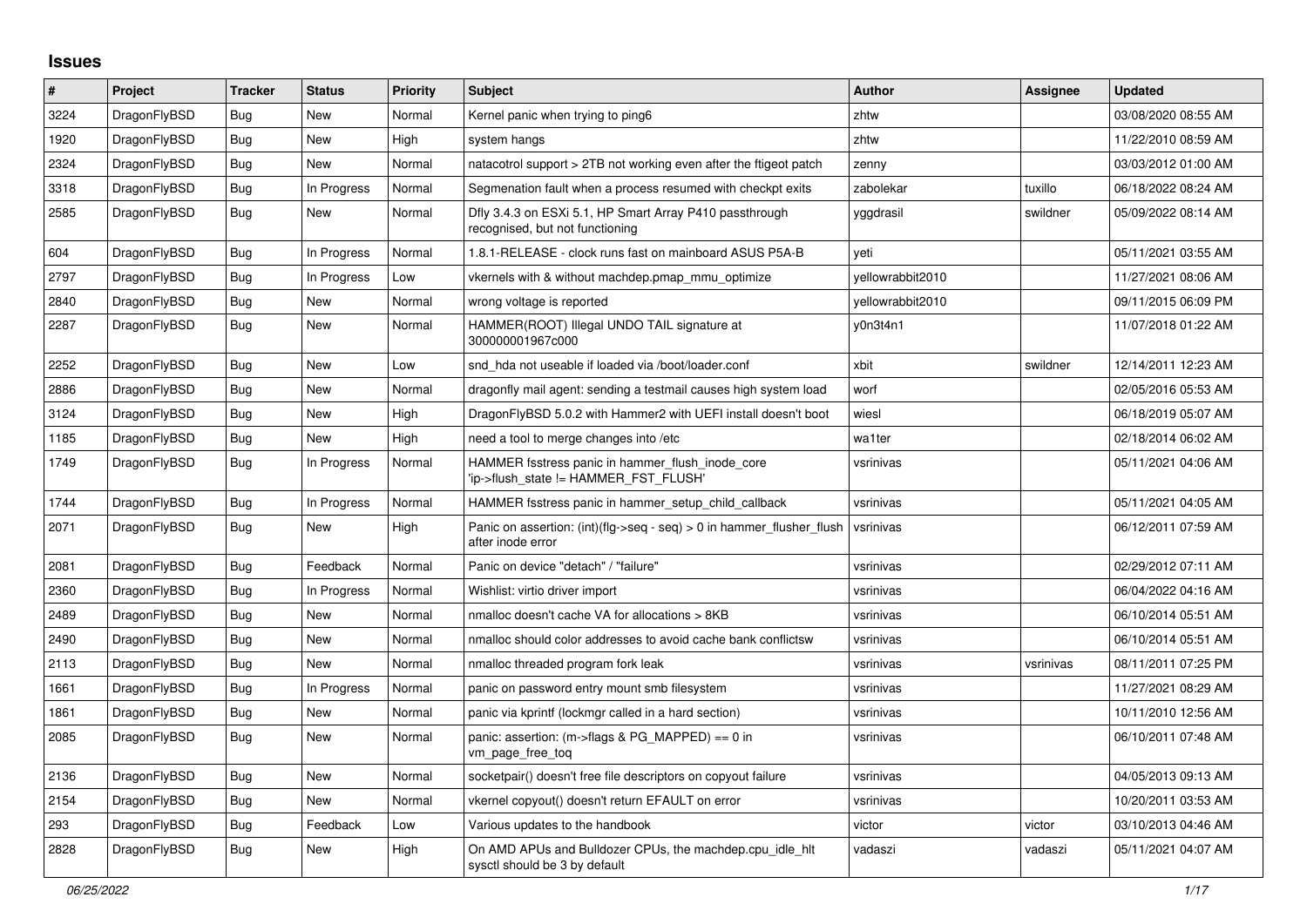| #    | Project      | <b>Tracker</b> | <b>Status</b> | <b>Priority</b> | Subject                                                                                                   | Author  | Assignee | <b>Updated</b>      |
|------|--------------|----------------|---------------|-----------------|-----------------------------------------------------------------------------------------------------------|---------|----------|---------------------|
| 3295 | DragonFlyBSD | Bug            | In Progress   | Normal          | Adapt devel/libvirt for nvmm                                                                              | tuxillo | tuxillo  | 11/03/2021 04:56 PM |
| 2636 | DragonFlyBSD | Bug            | Feedback      | Low             | Add -x flag to iostat (a la solaris)                                                                      | tuxillo |          | 05/11/2021 04:07 AM |
| 2630 | DragonFlyBSD | Bug            | New           | Normal          | Bring in latest iconv fixes from FreeBSD10 as well as csmapper<br>updates                                 | tuxillo |          | 05/11/2021 03:54 AM |
| 3314 | DragonFlyBSD | Bug            | <b>New</b>    | Normal          | Bring virtio_console(4) from FreeBSD                                                                      | tuxillo | tuxillo  | 05/29/2022 08:24 AM |
| 2283 | DragonFlyBSD | Bug            | New           | Normal          | DFBSD DragonFly v2.13.0.957.g4f459 - pmap_release: page<br>should already be gone 0xc27120bc              | tuxillo |          | 01/23/2012 03:03 AM |
| 1332 | DragonFlyBSD | Bug            | Feedback      | Normal          | DFBSD 2.2 - Booting usbcdrom/usbsticks on thinkpad hangs on<br>"BTX Halted"                               | tuxillo |          | 05/11/2021 04:00 AM |
| 2078 | DragonFlyBSD | Bug            | New           | Normal          | DFBSD i386 v2.11.0.201.g3ed2f - Panic during installworld into a<br>vn0 device                            | tuxillo |          | 05/19/2011 07:50 PM |
| 2084 | DragonFlyBSD | Bug            | New           | Normal          | DFBSD v2.11.0.242.g4d317 - panic: zone: entry not free                                                    | tuxillo |          | 07/03/2012 01:23 AM |
| 2129 | DragonFlyBSD | Bug            | New           | Normal          | DFBSD v2.11.0.661.gf9438 i386 - panic: lockmgr thrd_sleep                                                 | tuxillo |          | 09/05/2011 09:49 AM |
| 2166 | DragonFlyBSD | Bug            | New           | Normal          | DFBSD v2.13.0.109.g05b9d - Strange lockups                                                                | tuxillo |          | 10/29/2011 11:20 AM |
| 2171 | DragonFlyBSD | Bug            | <b>New</b>    | Normal          | DFBSD v2.13.0.151.gdc8442 - panic: assertion "(*ptep &<br>$(PG$ MANAGED $ PG_V\rangle$ ) == PG_V"         | tuxillo |          | 11/04/2011 05:06 PM |
| 1959 | DragonFlyBSD | Bug            | <b>New</b>    | Normal          | DFBSD v2.9.1.422.gc98f2 - Panic during boot - IPv6 and PF                                                 | tuxillo |          | 01/13/2011 03:37 AM |
| 2358 | DragonFlyBSD | Bug            | In Progress   | Normal          | DFBSD v3.0.2.32.g928ca - panic: hammer: insufficient undo FIFO<br>space!                                  | tuxillo | tuxillo  | 05/10/2021 02:50 AM |
| 2345 | DragonFlyBSD | Bug            | In Progress   | Normal          | DFBSD v3.1.0.457.gd679f - NFS panic on diskless station                                                   | tuxillo |          | 04/07/2012 05:22 PM |
| 2351 | DragonFlyBSD | Bug            | In Progress   | Normal          | DFBSD v3.1.0.579.g44ccf - Stuck during startup, random freezes                                            | tuxillo |          | 04/24/2012 08:21 AM |
| 2498 | DragonFlyBSD | Bug            | New           | Normal          | DFBSD v3.2.2-RELEASE - LIST_FIRST(&bp->b_dep) == NULL"<br>failed in vfs_vmio_release                      | tuxillo |          | 05/31/2022 04:09 PM |
| 2495 | DragonFlyBSD | <b>Bug</b>     | <b>New</b>    | High            | DFBSD v3.3.0.960.g553fe7 - ocnt != 0" failed in<br>prop object release                                    | tuxillo |          | 05/31/2022 04:08 PM |
| 2556 | DragonFlyBSD | Bug            | Feedback      | Normal          | DragonFly v3.5.0.81.gd3479 - Process signal weirdness                                                     | tuxillo |          | 12/17/2013 03:48 PM |
| 2638 | DragonFlyBSD | Bug            | Feedback      | High            | Fix machdep.pmap mmu optimize                                                                             | tuxillo |          | 05/11/2021 04:07 AM |
| 2647 | DragonFlyBSD | Bug            | New           | Normal          | HAMMER panic on 3.6.0                                                                                     | tuxillo |          | 05/11/2021 03:54 AM |
| 2641 | DragonFlyBSD | <b>Bug</b>     | New           | Normal          | Panic when loading natapci as module                                                                      | tuxillo |          | 05/11/2021 03:54 AM |
| 2629 | DragonFlyBSD | Bug            | New           | Normal          | Replace gcc44 with llvm34, clang34, and libc++                                                            | tuxillo |          | 06/02/2014 02:30 PM |
| 3157 | DragonFlyBSD | <b>Bug</b>     | New           | Normal          | TP-Link UE300 not working in 5.2-RELEASE                                                                  | tuxillo |          | 11/15/2018 02:08 PM |
| 2631 | DragonFlyBSD | Bug            | In Progress   | Low             | Verify library versioning current with full package build and switch it<br>on (after publishing packages) | tuxillo |          | 05/11/2021 04:06 AM |
| 2282 | DragonFlyBSD | <b>Bug</b>     | In Progress   | Normal          | gdb segfaults with certain corefiles                                                                      | tuxillo |          | 01/18/2012 04:40 PM |
| 1867 | DragonFlyBSD | <b>Bug</b>     | <b>New</b>    | Normal          | it(4) motherboard and fan problems                                                                        | tuxillo |          | 07/08/2011 10:48 AM |
| 3196 | DragonFlyBSD | <b>Bug</b>     | New           | Normal          | test issue after redmine upgrade (2)                                                                      | tuxillo |          | 07/05/2019 04:33 AM |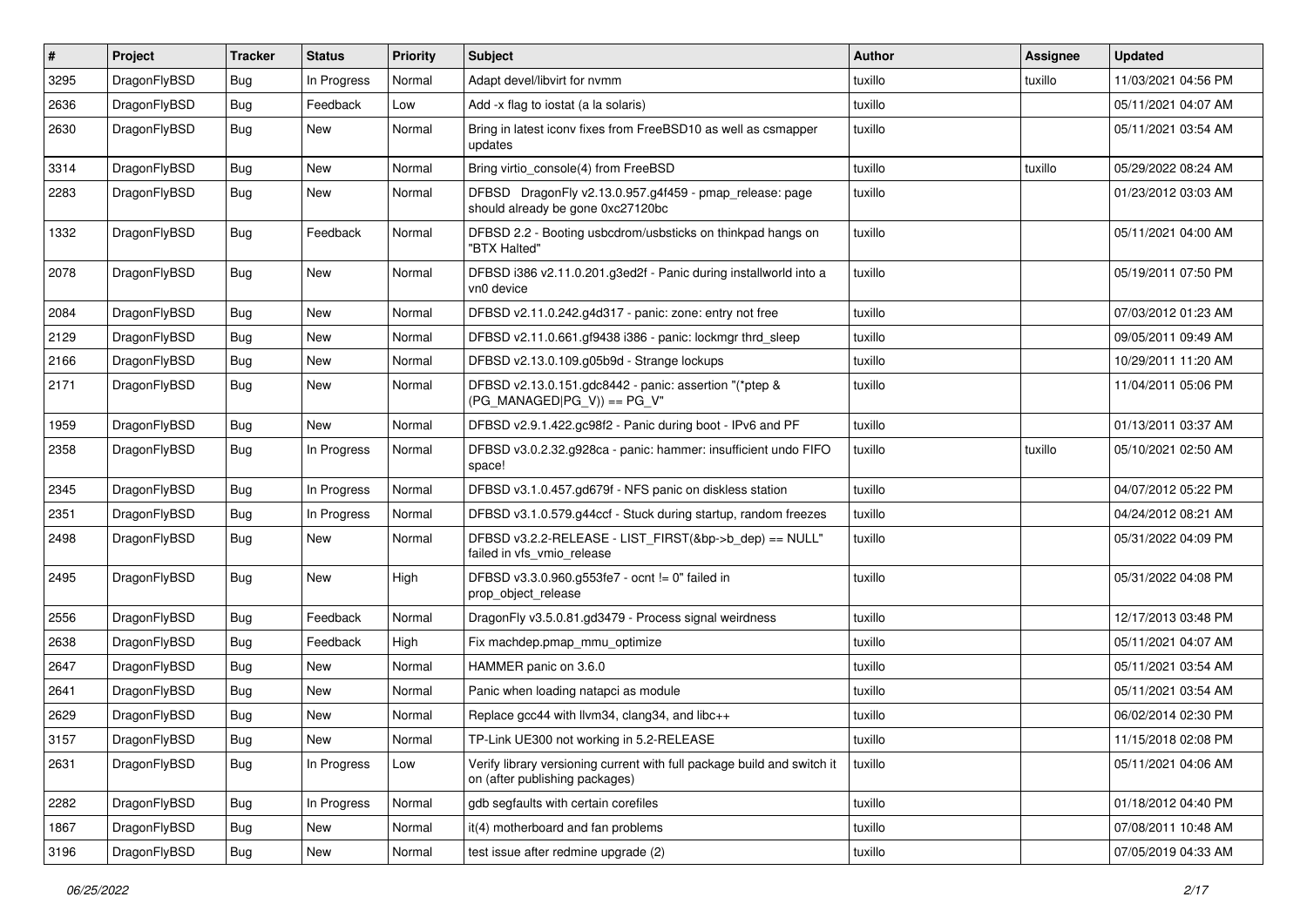| $\vert$ # | <b>Project</b> | <b>Tracker</b> | <b>Status</b> | <b>Priority</b> | <b>Subject</b>                                                                         | <b>Author</b>     | Assignee | <b>Updated</b>      |
|-----------|----------------|----------------|---------------|-----------------|----------------------------------------------------------------------------------------|-------------------|----------|---------------------|
| 1819      | DragonFlyBSD   | <b>Bug</b>     | In Progress   | Low             | truss - Major revamping task list                                                      | tuxillo           | tuxillo  | 11/27/2021 08:45 AM |
| 2224      | DragonFlyBSD   | Bug            | <b>New</b>    | Normal          | v2.13.0.291.gaa7ec - Panic on fq while installing world                                | tuxillo           |          | 11/18/2011 01:40 AM |
| 2140      | DragonFlyBSD   | <b>Bug</b>     | <b>New</b>    | High            | hammer_io_delallocate panic with 'duplicate entry' message                             | ttw               |          | 10/07/2011 12:22 PM |
| 3208      | DragonFlyBSD   | Bug            | <b>New</b>    | Normal          | Crash related to nfsd                                                                  | tse               |          | 06/11/2020 05:52 AM |
| 3197      | DragonFlyBSD   | Bug            | <b>New</b>    | Normal          | DragonFly upgrades                                                                     | tse               |          | 04/18/2020 04:18 PM |
| 3199      | DragonFlyBSD   | <b>Bug</b>     | <b>New</b>    | Normal          | PFS label not found panic                                                              | tse               |          | 08/21/2019 03:51 AM |
| 3225      | DragonFlyBSD   | <b>Bug</b>     | <b>New</b>    | Normal          | nfsd freeze when using gemu                                                            | tse               |          | 03/17/2020 11:52 AM |
| 3170      | DragonFlyBSD   | Bug            | New           | Normal          | repeatable nfsd crash                                                                  | tse               |          | 06/11/2020 05:52 AM |
| 3231      | DragonFlyBSD   | Bug            | <b>New</b>    | Normal          | wifi drops on 5.8                                                                      | tse               |          | 04/06/2020 05:08 AM |
| 806       | DragonFlyBSD   | <b>Bug</b>     | Feedback      | Normal          | boot error on MacBook                                                                  | tralamazza        |          | 06/04/2022 05:28 AM |
| 3252      | DragonFlyBSD   | <b>Bug</b>     | <b>New</b>    | Normal          | tcsetattr/tcgetattr set errno incorrectly on non-TTY                                   | tonyc             |          | 10/26/2020 09:34 PM |
| 1579      | DragonFlyBSD   | <b>Bug</b>     | Feedback      | Normal          | dfly 2.4.1 does not like HP DL360G4p and Smart Array 6400 with<br>MSA <sub>20</sub>    | tomaz.borstnar    | tuxillo  | 06/02/2014 02:44 PM |
| 1282      | DragonFlyBSD   | Bug            | Feedback      | Normal          | panic (trap 12) when booting SMP kernel on Atom 330 (dual core)                        | tomaz.borstnar    |          | 05/11/2021 04:00 AM |
| 2473      | DragonFlyBSD   | <b>Bug</b>     | New           | Normal          | Kernel crash when trying to up the wpi0 device (Dfly<br>v3.3.0.758.g47388-DEVELOPMENT) | tomaz             |          | 02/24/2014 08:50 AM |
| 2931      | DragonFlyBSD   | <b>Bug</b>     | <b>New</b>    | Low             | 'gdb' of 'vkernel' unable to print backtrace                                           | tofergus          |          | 07/26/2016 01:51 PM |
| 2930      | DragonFlyBSD   | <b>Bug</b>     | <b>New</b>    | High            | 'objcache' causes panic during 'nfs_readdir'                                           | tofergus          |          | 07/26/2016 01:09 PM |
| 2812      | DragonFlyBSD   | <b>Bug</b>     | <b>New</b>    | Normal          | Panic on Intel DE3815TYKHE                                                             | tmorp             |          | 05/14/2015 03:14 PM |
| 3266      | DragonFlyBSD   | <b>Bug</b>     | New           | High            | Filesystems broken due to "KKASSERT(count &<br>TOK COUNTMASK);"                        | tkusumi           |          | 03/15/2021 01:21 PM |
| 3249      | DragonFlyBSD   | Bug            | New           | Normal          | HAMMER2 fsync(2) not working properly                                                  | tkusumi           |          | 09/21/2020 07:07 AM |
| 3246      | DragonFlyBSD   | <b>Bug</b>     | New           | Normal          | HAMMER2 unable to handle ENOSPC properly                                               | tkusumi           |          | 09/04/2020 11:11 AM |
| 3269      | DragonFlyBSD   | Bug            | In Progress   | Normal          | Is double-buffer'd buf still required by HAMMER2 ?                                     | tkusumi           |          | 05/12/2021 04:09 PM |
| 2857      | DragonFlyBSD   | Bug            | New           | Normal          | hammer stalls via bitcoin-qt                                                           | tkusumi           |          | 11/30/2015 06:52 AM |
| 3312      | DragonFlyBSD   | Submit         | New           | Normal          | hammer2: redundant chain modify after chain creation                                   | tkusumi           |          | 05/15/2022 01:35 PM |
| 3316      | DragonFlyBSD   | <b>Bug</b>     | New           | Normal          | hammer2_dirent_create() allows creating >1 dirents with the same<br>name               | tkusumi           |          | 06/05/2022 12:35 PM |
| 3142      | DragonFlyBSD   | Submit         | New           | Normal          | lib/libdmsg: Unbreak using new API EVP CIPHER CTX new()                                | tkusumi           |          | 07/08/2018 04:18 AM |
| 3184      | DragonFlyBSD   | Bug            | <b>New</b>    | Normal          | tsleep(9) return value when PCATCH specified                                           | tkusumi           |          | 04/03/2019 06:49 AM |
| 2459      | DragonFlyBSD   | <b>Bug</b>     | Feedback      | Normal          | apic problems with HP Probook 4510s                                                    | thowe             |          | 11/27/2021 08:22 AM |
| 1984      | DragonFlyBSD   | <b>Bug</b>     | <b>New</b>    | Normal          | hammer mount fails after crash - HAMMER: FIFO record bad head<br>signature             | thomas.nikolajsen |          | 03/08/2011 06:57 PM |
| 285       | DragonFlyBSD   | <b>Bug</b>     | Feedback      | Low             | interrupt latency with re without ip address configured                                | thomas.nikolajsen |          | 02/20/2014 10:30 AM |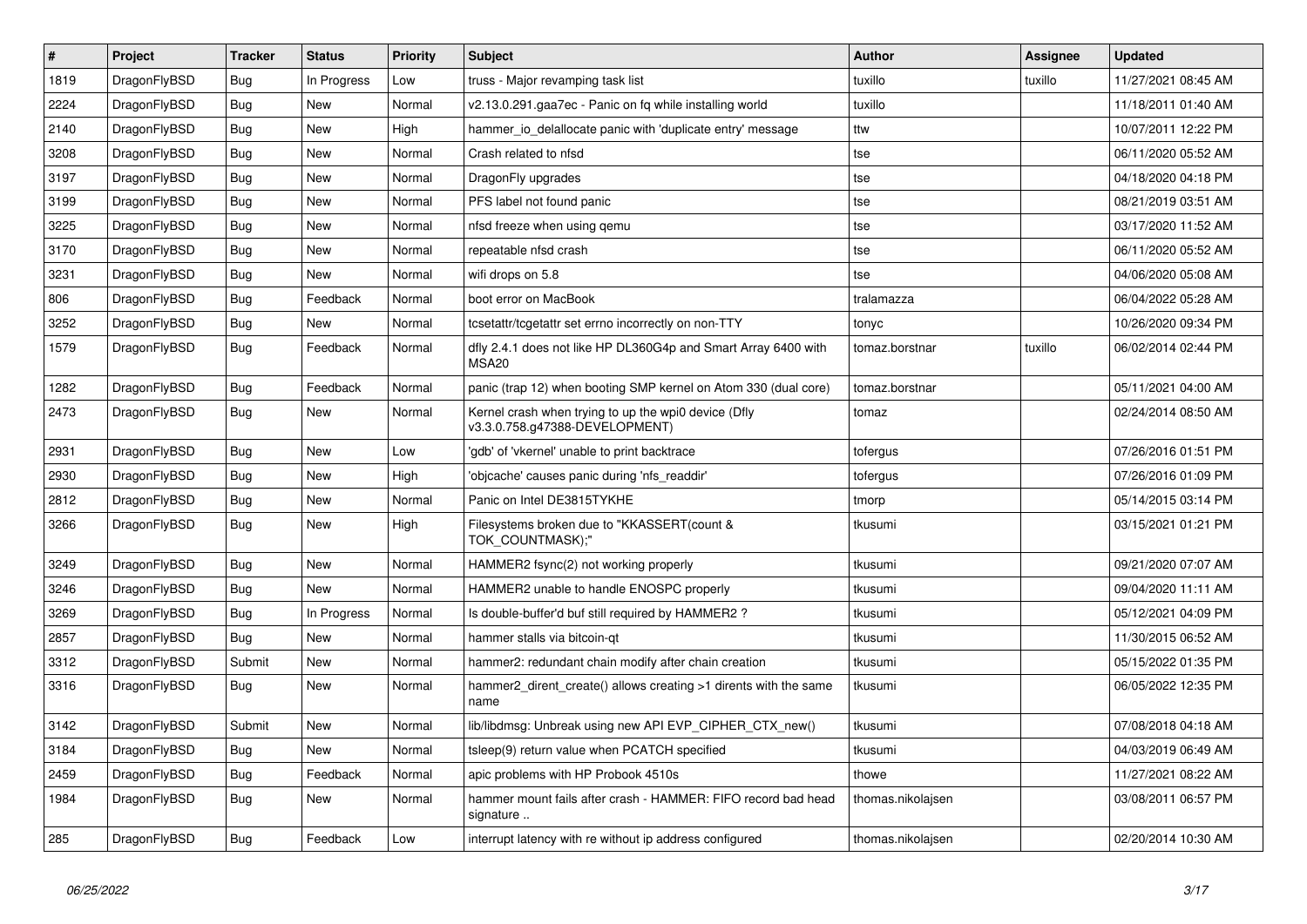| #    | Project      | <b>Tracker</b> | <b>Status</b> | <b>Priority</b> | Subject                                                                                                  | <b>Author</b>     | <b>Assignee</b> | <b>Updated</b>      |
|------|--------------|----------------|---------------|-----------------|----------------------------------------------------------------------------------------------------------|-------------------|-----------------|---------------------|
| 2609 | DragonFlyBSD | Bug            | New           | Normal          | master: panic: assertion<br>"LWKT_TOKEN_HELD_ANY(vm_object_token(object))" failed in<br>swp pager lookup | thomas.nikolajsen |                 | 11/28/2013 11:36 AM |
| 2436 | DragonFlyBSD | <b>Bug</b>     | New           | Normal          | panic: assertion "lp->lwp_qcpu == dd->cpuid" failed in<br>dfly_acquire_curproc                           | thomas.nikolajsen |                 | 01/23/2013 11:07 AM |
| 2296 | DragonFlyBSD | <b>Bug</b>     | In Progress   | High            | panic: assertion "m->wire count > 0" failed                                                              | thomas.nikolajsen |                 | 08/30/2012 06:09 AM |
| 1127 | DragonFlyBSD | <b>Bug</b>     | Feedback      | Low             | cdrom drive not detected                                                                                 | tgr               | corecode        | 01/15/2015 08:55 AM |
| 3113 | DragonFlyBSD | <b>Bug</b>     | In Progress   | Urgent          | Booting vKernel fails due being out of swap space                                                        | tcullen           |                 | 05/11/2021 04:14 AM |
| 3135 | DragonFlyBSD | Submit         | New           | Normal          | Add EVFILT_RECV and EVFILT_SEND                                                                          | tautolog          |                 | 05/25/2018 09:59 PM |
| 2921 | DragonFlyBSD | Submit         | <b>New</b>    | Normal          | Allow moused to accept userland mouse events                                                             | tautolog          |                 | 05/11/2021 04:08 AM |
| 3036 | DragonFlyBSD | Bug            | New           | Normal          | panic in icmp redirect start() ASSERT IN NETISR(0)                                                       | tautolog          |                 | 05/11/2017 07:27 PM |
| 3205 | DragonFlyBSD | <b>Bug</b>     | Feedback      | High            | Go compiler net test failing                                                                             | t dfbsd           | tuxillo         | 05/10/2021 02:45 AM |
| 2915 | DragonFlyBSD | <b>Bug</b>     | <b>New</b>    | High            | Hammer mirror-copy problem                                                                               | : dfbsd           |                 | 08/25/2016 05:28 AM |
| 3217 | DragonFlyBSD | <b>Bug</b>     | New           | Normal          | rescue tools: make install fails if rescue folder doesn't exist                                          | t_dfbsd           |                 | 11/27/2019 08:16 PM |
| 1907 | DragonFlyBSD | <b>Bug</b>     | <b>New</b>    | Normal          | Hammer crash in hammer_flusher_flush()                                                                   | swildner          |                 | 11/11/2010 05:07 AM |
| 2509 | DragonFlyBSD | <b>Bug</b>     | <b>New</b>    | Normal          | Redefinition of DIRBLKSIZ in restore(8)                                                                  | swildner          |                 | 06/04/2022 04:40 AM |
| 1913 | DragonFlyBSD | Bug            | New           | Normal          | panic: assertion: ip->flush_state != HAMMER_FST_FLUSH in<br>hammer_flush_inode_core                      | swildner          |                 | 11/20/2010 05:27 PM |
| 243  | DragonFlyBSD | <b>Bug</b>     | Feedback      | Normal          | weird behavior in the shell                                                                              | swildner          |                 | 05/31/2022 02:51 PM |
| 2082 | DragonFlyBSD | <b>Bug</b>     | New           | Normal          | dfbsd 2.10.1 amd64 - mc port build error with 'bmake bin-install'                                        | sun-doctor        |                 | 05/25/2011 07:18 PM |
| 2020 | DragonFlyBSD | <b>Bug</b>     | <b>New</b>    | Low             | Port brcm80211 driver from Linux to DragonFly BSD                                                        | studer            |                 | 03/05/2011 10:54 PM |
| 2004 | DragonFlyBSD | <b>Bug</b>     | New           | Normal          | LWKT_WAIT_IPIQ panic                                                                                     | steve             |                 | 03/08/2011 05:46 PM |
| 2055 | DragonFlyBSD | <b>Bug</b>     | <b>New</b>    | Normal          | $ssh + IPV6 + bridge \Rightarrow$ connection freezes                                                     | steve             |                 | 04/24/2011 07:13 PM |
| 3129 | DragonFlyBSD | <b>Bug</b>     | <b>New</b>    | High            | Kernel panic with 5.2.0 on A2SDi-4C-HLN4F                                                                | stateless         |                 | 04/24/2018 12:50 AM |
| 2587 | DragonFlyBSD | <b>Bug</b>     | New           | Normal          | SATA DVD writer not detected by DragonFly                                                                | srussell          |                 | 09/04/2020 08:55 AM |
| 2077 | DragonFlyBSD | <b>Bug</b>     | <b>New</b>    | Normal          | USB devices conflicting                                                                                  | srussell          |                 | 05/17/2011 05:12 PM |
| 2586 | DragonFlyBSD | <b>Bug</b>     | New           | Normal          | pf: "modulate" state seems problematic                                                                   | srussell          |                 | 09/25/2013 07:36 PM |
| 2936 | DragonFlyBSD | <b>Bug</b>     | <b>New</b>    | Normal          | loader.efi crashes while loading kernel                                                                  | spaceille         |                 | 08/20/2016 06:17 AM |
| 1964 | DragonFlyBSD | <b>Bug</b>     | <b>New</b>    | Normal          | iwn (panic assertion : wlan assert serialized)                                                           | sjmm.ptr          | josepht         | 02/01/2011 12:57 PM |
| 1786 | DragonFlyBSD | Bug            | New           | Normal          | Calling NULL function pointer initiates panic loop                                                       | sjg               |                 | 10/11/2010 05:28 PM |
| 1302 | DragonFlyBSD | <b>Bug</b>     | In Progress   | Normal          | Checkpoint regression?                                                                                   | sjg               | sjg             | 07/10/2013 05:22 PM |
| 2061 | DragonFlyBSD | <b>Bug</b>     | New           | Normal          | USB keyboard boot panic                                                                                  | sjg               |                 | 05/04/2012 12:20 AM |
| 2141 | DragonFlyBSD | <b>Bug</b>     | New           | Urgent          | loader and/or documentation broken                                                                       | sjg               |                 | 01/20/2012 10:51 AM |
| 1961 | DragonFlyBSD | <b>Bug</b>     | New           | Normal          | Can't create dump from DDB                                                                               | shamaz            |                 | 01/29/2011 09:02 PM |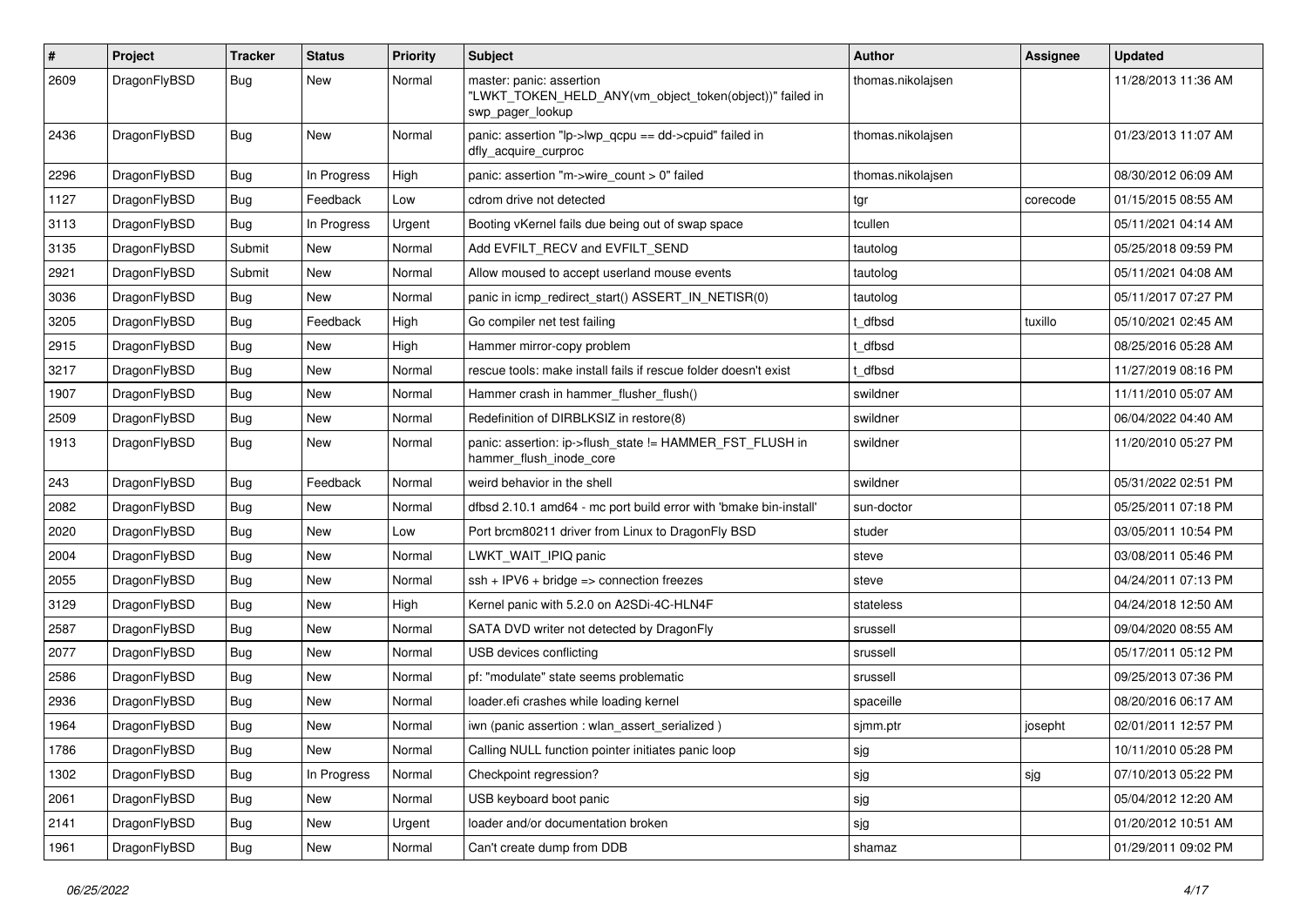| $\sharp$ | Project      | <b>Tracker</b> | <b>Status</b> | <b>Priority</b> | Subject                                                                                         | Author     | Assignee | <b>Updated</b>      |
|----------|--------------|----------------|---------------|-----------------|-------------------------------------------------------------------------------------------------|------------|----------|---------------------|
| 2863     | DragonFlyBSD | Bug            | New           | Normal          | HAMMER synch tid is zero                                                                        | shamaz     |          | 12/12/2015 11:24 PM |
| 2891     | DragonFlyBSD | Bug            | New           | Normal          | Kernel panic in IEEE802.11 related code                                                         | shamaz     |          | 05/29/2016 05:49 PM |
| 1884     | DragonFlyBSD | Bug            | New           | Normal          | System completely freezes while listening music (devbuf: malloc<br>limit exceeded)              | shamaz     |          | 01/24/2011 05:00 PM |
| 2820     | DragonFlyBSD | Bug            | <b>New</b>    | Normal          | TP-Link USB Wi-Fi adapter cannot be reattached to the system                                    | shamaz     |          | 05/22/2015 09:45 PM |
| 1935     | DragonFlyBSD | Bug            | New           | Normal          | mouse does not work after switching between x and console                                       | shamaz     |          | 12/13/2010 10:06 AM |
| 2124     | DragonFlyBSD | Bug            | New           | Normal          | getty repeating too quickly on port /dev/ttyv0                                                  | sgeorge.ml |          | 09/01/2011 04:28 AM |
| 2347     | DragonFlyBSD | Bug            | Feedback      | High            | Hammer PFSes destroy does not give back full space allocated to<br><b>PFS</b>                   | sgeorge    |          | 07/19/2012 01:11 AM |
| 2396     | DragonFlyBSD | Bug            | Feedback      | High            | Latest 3.1 development version core dumps while destroying master<br><b>PFS</b>                 | sgeorge    |          | 01/23/2013 04:10 PM |
| 2933     | DragonFlyBSD | Submit         | New           | Normal          | Remove unix domain socket support from cat(1)                                                   | sevan      |          | 08/01/2016 08:10 PM |
| 3160     | DragonFlyBSD | Submit         | In Progress   | Normal          | State the implementation difference in pkill/pgrep manual                                       | sevan      | tuxillo  | 06/03/2022 05:15 PM |
| 2924     | DragonFlyBSD | <b>Bug</b>     | New           | Normal          | cat -v fails to tag characters in extended table with M- prefix with<br>some locales            | sevan      |          | 07/11/2016 07:18 AM |
| 2100     | DragonFlyBSD | Bug            | Feedback      | Normal          | devfs related panic                                                                             | sepherosa  | alexh    | 07/10/2011 02:29 PM |
| 2042     | DragonFlyBSD | Bug            | <b>New</b>    | Normal          | kernel panic, when run boot0cfg                                                                 | sepherosa  |          | 05/31/2022 03:01 PM |
| 1944     | DragonFlyBSD | <b>Bug</b>     | New           | Normal          | panic: backing object 0xdea7b258 was somehow re-referenced<br>during collapse!                  | sepherosa  |          | 12/27/2010 02:06 AM |
| 2123     | DragonFlyBSD | Bug            | <b>New</b>    | Normal          | hammer is losing files                                                                          | schmir     |          | 08/30/2011 07:56 PM |
| 3047     | DragonFlyBSD | Bug            | New           | Normal          | <b>HAMMER</b> critical write error                                                              | samuel     |          | 06/19/2019 09:50 AM |
| 2549     | DragonFlyBSD | <b>Bug</b>     | In Progress   | Normal          | netgraph7: Kernel page fault.                                                                   | russiane39 | nant     | 05/10/2013 11:20 PM |
| 2316     | DragonFlyBSD | <b>Bug</b>     | New           | Normal          | Ungraceful invalid password handling for adding a new user in the<br>installer                  | rune       |          | 04/27/2012 11:23 PM |
| 2423     | DragonFlyBSD | Bug            | New           | Urgent          | After multiple panics/locks, hitting KKASSERT in<br>hammer init cursor                          | rumcic     |          | 09/18/2012 02:28 AM |
| 1975     | DragonFlyBSD | <b>Bug</b>     | New           | Normal          | Applications seg fault in select() and poll()                                                   | rumcic     |          | 05/31/2022 02:58 PM |
| 2072     | DragonFlyBSD | <b>Bug</b>     | New           | Normal          | Fatal trap 12: stopped at lwkt_send_ipiq3                                                       | rumcic     |          | 05/17/2011 04:12 AM |
| 1192     | DragonFlyBSD | Submit         | New           | Normal          | KKASSERTs in sys/kern/uipc_{msg,socket}.c are too strict                                        | rumcic     |          | 05/11/2021 04:07 AM |
| 1580     | DragonFlyBSD | Bug            | Feedback      | Normal          | Panic (Fatal trap 12: page fault while in kernel mode) while playing<br>with pf and netif names | rumcic     |          | 12/21/2018 01:21 AM |
| 1250     | DragonFlyBSD | <b>Bug</b>     | Feedback      | Normal          | Panic upon plugging an USB flash drive into the machine                                         | rumcic     |          | 03/10/2013 05:17 AM |
| 1873     | DragonFlyBSD | <b>Bug</b>     | New           | Normal          | Panic upon usb mouse detach and reattaching                                                     | rumcic     |          | 02/01/2011 09:53 AM |
| 998      | DragonFlyBSD | Bug            | In Progress   | Normal          | Unconfiguring a vn while it is mounted                                                          | rumcic     | tuxillo  | 05/11/2021 04:00 AM |
| 1874     | DragonFlyBSD | <b>Bug</b>     | New           | Normal          | mpd listening on all IPs, accepting only on one                                                 | rumcic     |          | 05/08/2011 01:01 PM |
| 1218     | DragonFlyBSD | <b>Bug</b>     | In Progress   | Normal          | panic: assertion: error == 0 in hammer_start_transaction                                        | rumcic     |          | 05/11/2021 04:00 AM |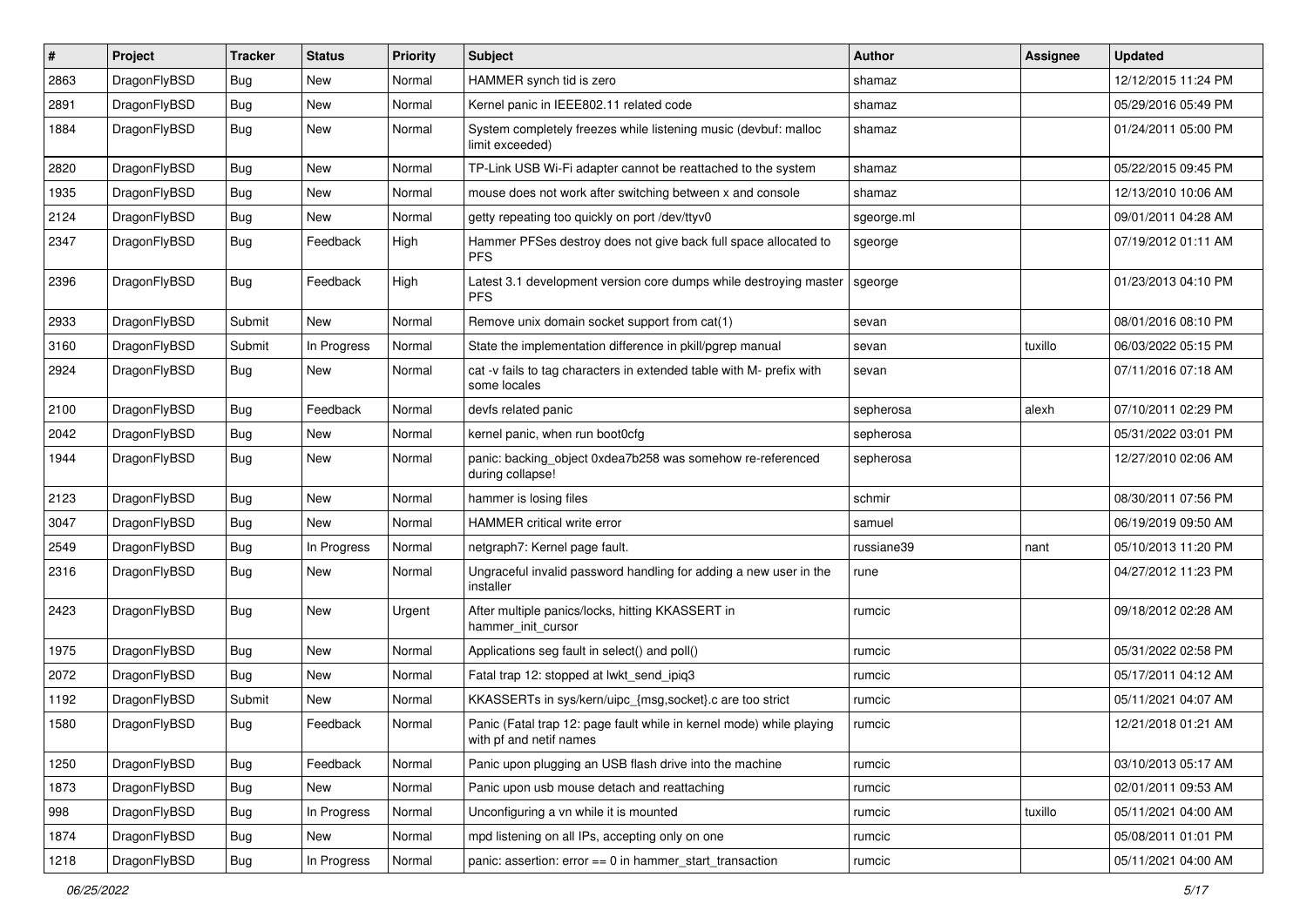| #    | Project      | <b>Tracker</b> | <b>Status</b> | Priority | Subject                                                                                                                                                                                           | Author       | Assignee | <b>Updated</b>      |
|------|--------------|----------------|---------------|----------|---------------------------------------------------------------------------------------------------------------------------------------------------------------------------------------------------|--------------|----------|---------------------|
| 1249 | DragonFlyBSD | <b>Bug</b>     | Feedback      | Normal   | panic: ffs vfree: freeing free inode                                                                                                                                                              | rumcic       |          | 03/10/2013 05:13 AM |
| 2080 | DragonFlyBSD | <b>Bug</b>     | New           | Normal   | panic: lockmgr thrd_sleep: called from interrupt, ipi, or hard code<br>section                                                                                                                    | rumcic       |          | 05/30/2011 05:06 PM |
| 1489 | DragonFlyBSD | Bug            | Feedback      | Normal   | panic: ufs dirbad: bad dir                                                                                                                                                                        | rumcic       |          | 03/10/2013 04:34 AM |
| 2887 | DragonFlyBSD | Bug            | New           | Low      | Missing extattr_namespace_to_string and<br>extattr string to namespace functions                                                                                                                  | rubenk       |          | 02/06/2016 05:09 AM |
| 3141 | DragonFlyBSD | Bug            | <b>New</b>    | Normal   | dhclient blocks boot process                                                                                                                                                                      | rowo         |          | 12/16/2018 11:01 AM |
| 2738 | DragonFlyBSD | <b>Bug</b>     | New           | Normal   | Hammer: Strange behavior when trying to recover old version of<br>moved file                                                                                                                      | roland       |          | 11/20/2014 08:02 AM |
| 2626 | DragonFlyBSD | Bug            | New           | Normal   | iwn driver drops with error: "firmware error 'iwn_intr: fatal firmware<br>error"                                                                                                                  | rodyaj       |          | 01/09/2014 05:50 AM |
| 600  | DragonFlyBSD | Bug            | New           | Low      | /sys/libkern/karc4random                                                                                                                                                                          | robin carey5 | profmakx | 01/19/2015 03:07 AM |
| 2138 | DragonFlyBSD | Bug            | New           | Normal   | > 100% CPU usage                                                                                                                                                                                  | robin.carey1 |          | 09/26/2011 12:20 PM |
| 2430 | DragonFlyBSD | <b>Bug</b>     | New           | Normal   | Alternate Password Hash method                                                                                                                                                                    | robin.carey1 |          | 10/07/2012 06:28 AM |
| 1836 | DragonFlyBSD | <b>Bug</b>     | New           | Normal   | Incorrect TCP checksum show up in tcpdump                                                                                                                                                         | robgar1      |          | 05/15/2022 11:22 AM |
| 2822 | DragonFlyBSD | Bug            | New           | Normal   | USB 3.0 stick throws "reading primary partition table: error<br>accessing offset 000[] for 152" error, while the stick works on any<br>other OS I tested                                          | revuwa       | profmakx | 06/29/2015 05:56 AM |
| 2675 | DragonFlyBSD | <b>Bug</b>     | New           | Low      | Ultimate N WiFi Link 5300 get iwn intr: fatal firmware error on 5GHz                                                                                                                              | revuwa       |          | 05/11/2021 04:07 AM |
| 3313 | DragonFlyBSD | <b>Bug</b>     | New           | Normal   | Can't boot from my live USB at all. The kernel loading process<br>hangs.                                                                                                                          | rempas       |          | 06/03/2022 12:16 AM |
| 1560 | DragonFlyBSD | Bug            | Feedback      | Normal   | Unable to modify partition table on ThinkPad T61p during install                                                                                                                                  | rehsack      |          | 01/15/2015 08:57 AM |
| 2371 | DragonFlyBSD | <b>Bug</b>     | New           | Normal   | Timezone problem with America/Sao Paulo                                                                                                                                                           | raitech      |          | 05/17/2012 01:42 PM |
| 1876 | DragonFlyBSD | <b>Bug</b>     | New           | Normal   | devfs in $ ail + logging$ out from console $(ttyv1+)$ -> panic                                                                                                                                    | qhwt.dfly    | tuxillo  | 05/31/2022 03:24 PM |
| 1942 | DragonFlyBSD | <b>Bug</b>     | <b>New</b>    | Normal   | locking against myself in getcacheblk()?                                                                                                                                                          | qhwt.dfly    |          | 05/31/2022 02:15 PM |
| 1917 | DragonFlyBSD | Bug            | New           | Normal   | panic: assertion: (RB_EMPTY(&ip->rec_tree) && (ip->flags &<br>HAMMER_INODE_XDIRTY) == 0)    (!RB_EMPTY(&ip->rec_tree)<br>&& (ip->flags & HAMMER_INODE_XDIRTY) != 0) in<br>hammer_flush_inode_done | qhwt.dfly    |          | 11/24/2010 03:23 AM |
| 570  | DragonFlyBSD | <b>Bug</b>     | Feedback      | Normal   | 1.8.x: ACPI problems                                                                                                                                                                              | qhwt+dfly    |          | 06/02/2014 03:45 AM |
| 1577 | DragonFlyBSD | <b>Bug</b>     | Feedback      | Normal   | panic: assertion: leaf->base.obj_id == ip->obj_id in<br>hammer_ip_delete_range                                                                                                                    | qhwt+dfly    |          | 05/11/2021 04:01 AM |
| 1368 | DragonFlyBSD | Bug            | In Progress   | Normal   | suspend signal race?                                                                                                                                                                              | qhwt+dfly    |          | 05/11/2021 03:51 AM |
| 1387 | DragonFlyBSD | <b>Bug</b>     | Feedback      | Normal   | zero-size malloc and ps: kvm_getprocs: Bad address                                                                                                                                                | qhwt+dfly    |          | 05/11/2021 04:00 AM |
| 1101 | DragonFlyBSD | <b>Bug</b>     | Feedback      | Normal   | ohci related panic                                                                                                                                                                                | polachok     |          | 05/11/2021 04:00 AM |
| 3245 | DragonFlyBSD | <b>Bug</b>     | New           | Normal   | panic: free: guard1x fail, i915 load from loader.conf                                                                                                                                             | polachok     |          | 08/21/2020 10:36 AM |
| 2496 | DragonFlyBSD | i Bug          | New           | Normal   | NTFS malloc limit exceeded                                                                                                                                                                        | plasmob      | tuxillo  | 02/19/2013 08:47 AM |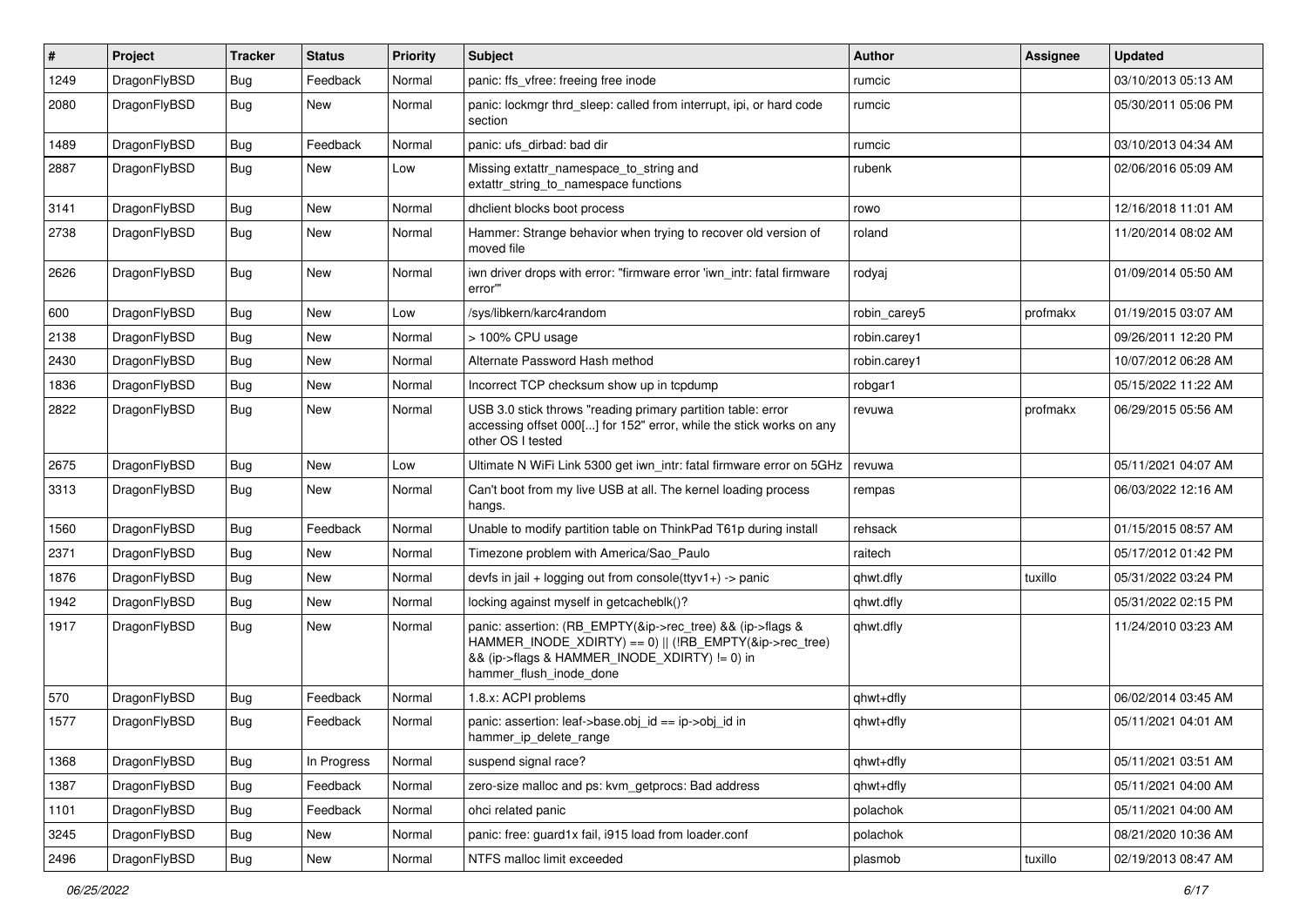| $\pmb{\#}$ | Project      | <b>Tracker</b> | <b>Status</b> | <b>Priority</b> | Subject                                                                                                        | Author   | Assignee | <b>Updated</b>      |
|------------|--------------|----------------|---------------|-----------------|----------------------------------------------------------------------------------------------------------------|----------|----------|---------------------|
| 3298       | DragonFlyBSD | Bug            | <b>New</b>    | Normal          | Running "w" and having logged in via XDM through VNC, "w" prints<br>an extra error message                     | piecuch  |          | 10/25/2021 09:16 AM |
| 3302       | DragonFlyBSD | <b>Bug</b>     | <b>New</b>    | Normal          | Will not boot on System76 Lemur Pro (lemp10)                                                                   | piecuch  |          | 11/03/2021 10:21 AM |
| 3238       | DragonFlyBSD | Bug            | <b>New</b>    | Normal          | race conditions when printing from vkernel console                                                             | piecuch  |          | 05/19/2020 02:50 PM |
| 3239       | DragonFlyBSD | Bug            | <b>New</b>    | Normal          | unable to SIGKILL glitched emacs                                                                               | piecuch  |          | 05/26/2020 03:30 AM |
| 2816       | DragonFlyBSD | <b>Bug</b>     | New           | Normal          | A multitasking process being debugged can get stuck                                                            | phma     |          | 05/19/2015 03:57 AM |
| 2611       | DragonFlyBSD | Bug            | New           | Normal          | Change in IP address results in network not working                                                            | phma     |          | 12/05/2013 07:55 PM |
| 3247       | DragonFlyBSD | Bug            | <b>New</b>    | Normal          | Kernel panic doing nothing much                                                                                | phma     |          | 09/12/2020 11:40 PM |
| 2311       | DragonFlyBSD | Bug            | New           | Normal          | Xorg crash having something to do with drm                                                                     | phma     |          | 02/22/2012 09:59 AM |
| 2306       | DragonFlyBSD | Bug            | <b>New</b>    | Normal          | a crash starts the kernel debugger in text mode, but just reboots in X                                         | phma     |          | 02/11/2012 08:02 PM |
| 2389       | DragonFlyBSD | Bug            | New           | Normal          | computer crashed while listing processes                                                                       | phma     |          | 06/18/2012 02:49 PM |
| 2547       | DragonFlyBSD | Bug            | New           | High            | crashed while doing a dry run of pkg_rolling-replace                                                           | phma     |          | 04/18/2013 10:40 PM |
| 2387       | DragonFlyBSD | Bug            | New           | Normal          | hammer ignores -t during dedup                                                                                 | phma     |          | 06/17/2012 12:30 PM |
| 2552       | DragonFlyBSD | Bug            | <b>New</b>    | Low             | hammer recovery should indicate progress                                                                       | phma     |          | 05/03/2013 12:13 AM |
| 1559       | DragonFlyBSD | Bug            | New           | Normal          | kernel trap                                                                                                    | phma     |          | 11/27/2021 08:43 AM |
| 2331       | DragonFlyBSD | Bug            | <b>New</b>    | Normal          | reading mouse mode from unopen file descriptor hangs mouse<br>driver                                           | phma     |          | 03/14/2012 09:43 AM |
| 2557       | DragonFlyBSD | Bug            | New           | Normal          | stock 3.4.1 kernel halts during booting if dm and dm_target_crypt<br>are loaded and RAID controller is present | phma     |          | 05/12/2013 10:38 PM |
| 1990       | DragonFlyBSD | Bug            | <b>New</b>    | Normal          | /mnt too large to mount                                                                                        | peur.neu |          | 02/16/2011 11:24 PM |
| 1951       | DragonFlyBSD | Bug            | New           | Normal          | dma timeouts at phyaddr on a good hdd                                                                          | peur.neu |          | 01/04/2011 07:12 AM |
| 1943       | DragonFlyBSD | Bug            | <b>New</b>    | Normal          | hammer assertion panic                                                                                         | peter    |          | 12/27/2010 12:45 AM |
| 3226       | DragonFlyBSD | Bug            | <b>New</b>    | Normal          | Xorg freezes in vm: thread stuck in "objtrm1"                                                                  | peeter   |          | 04/08/2020 02:10 AM |
| 2970       | DragonFlyBSD | Bug            | <b>New</b>    | Normal          | kernel 4.7: "Is -I" causes panic on UDF filesystem: "bgetvp -<br>overlapping buffer"                           | peeter   |          | 12/21/2016 02:46 AM |
| 599        | DragonFlyBSD | <b>Bug</b>     | <b>New</b>    | Urgent          | 1.9.0 reproducable panic                                                                                       | pavalos  |          | 12/22/2010 01:08 AM |
| 2898       | DragonFlyBSD | Bug            | New           | Normal          | <b>HAMMER</b> panic                                                                                            | pavalos  |          | 11/03/2018 07:05 AM |
| 2526       | DragonFlyBSD | Bug            | <b>New</b>    | Normal          | hammer cleanup doesn't run on first day of DST                                                                 | pavalos  |          | 10/18/2016 05:28 PM |
| 1946       | DragonFlyBSD | <b>Bug</b>     | <b>New</b>    | Normal          | ieee80211 panic                                                                                                | pavalos  | josepht  | 01/27/2011 06:00 PM |
| 1949       | DragonFlyBSD | <b>Bug</b>     | New           | Normal          | iwn panic                                                                                                      | pavalos  |          | 01/30/2011 03:21 AM |
| 2008       | DragonFlyBSD | <b>Bug</b>     | New           | Normal          | lwkt_setcpu_remote: td->td_flags 00800621 console flood                                                        | pavalos  |          | 03/06/2011 09:37 PM |
| 2099       | DragonFlyBSD | <b>Bug</b>     | New           | Normal          | page fault panic in vm system                                                                                  | pavalos  |          | 07/10/2011 08:51 AM |
| 1769       | DragonFlyBSD | Bug            | New           | Normal          | panic: assertion: _tp->tt_msg->tt_cpuid == mycpuid in<br>tcp_callout_active                                    | pavalos  | sjg      | 05/15/2022 11:07 AM |
| 2048       | DragonFlyBSD | Bug            | New           | Normal          | panic: ffs_sync: rofs mod                                                                                      | pavalos  |          | 04/12/2011 05:45 AM |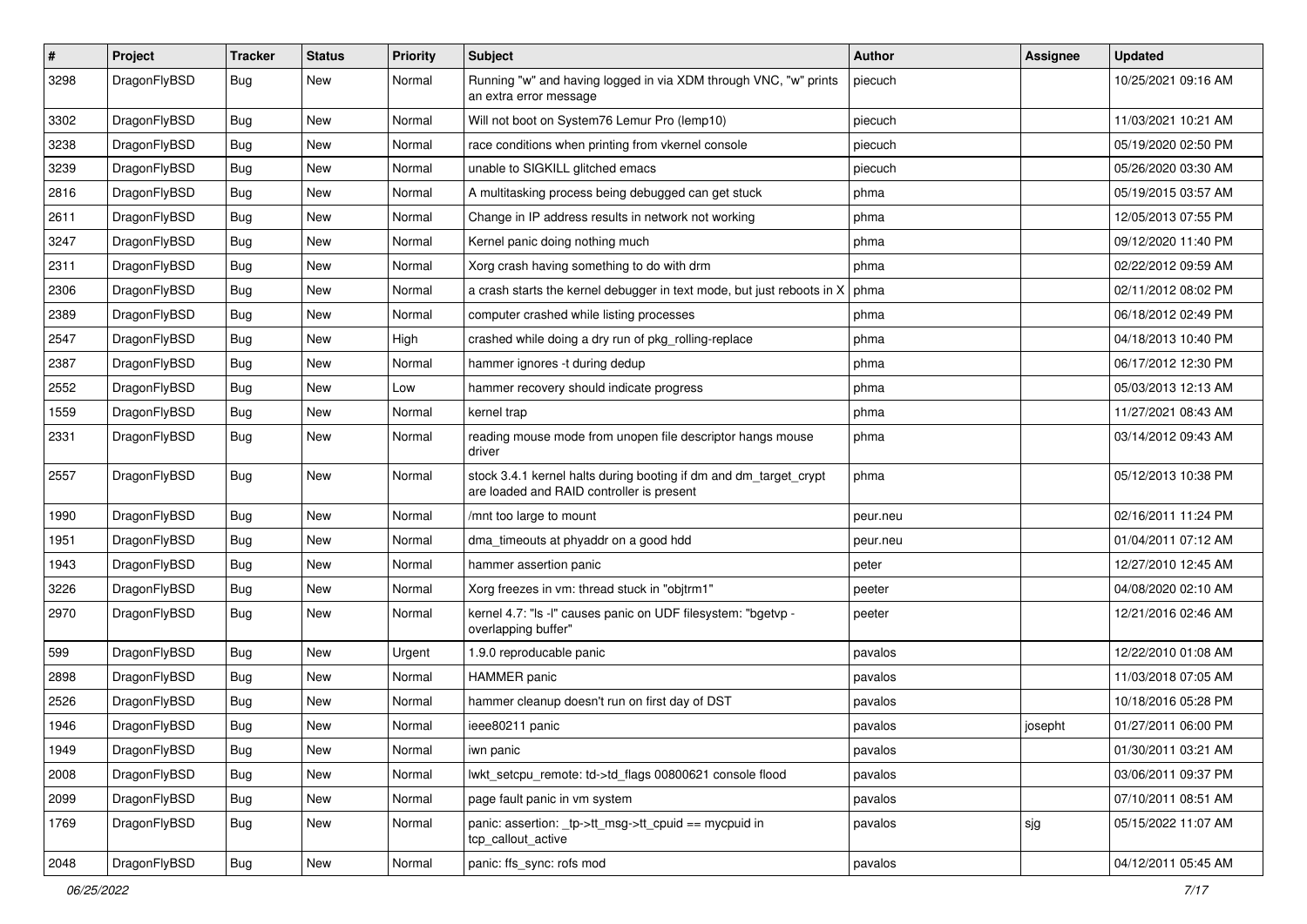| $\pmb{\#}$ | Project      | <b>Tracker</b> | <b>Status</b> | <b>Priority</b> | Subject                                                                                                            | Author                 | <b>Assignee</b> | <b>Updated</b>      |
|------------|--------------|----------------|---------------|-----------------|--------------------------------------------------------------------------------------------------------------------|------------------------|-----------------|---------------------|
| 1969       | DragonFlyBSD | Bug            | <b>New</b>    | Normal          | pf-related network problem                                                                                         | pavalos                | lentferj        | 02/01/2011 06:57 PM |
| 2199       | DragonFlyBSD | Bug            | New           | Normal          | screen segfaults if utmpx isn't present                                                                            | pavalos                |                 | 11/15/2011 10:52 PM |
| 2248       | DragonFlyBSD | <b>Bug</b>     | New           | Normal          | sysctl panic                                                                                                       | pavalos                |                 | 11/23/2011 06:23 PM |
| 2117       | DragonFlyBSD | Bug            | <b>New</b>    | High            | ACPI and/or bce(4) problem with 2.11.0.673.g0d557 on HP DL380<br>G6                                                | pauska                 |                 | 08/22/2011 10:15 AM |
| 2874       | DragonFlyBSD | <b>Bug</b>     | <b>New</b>    | Normal          | make world DESTDIR=/emptydir fails                                                                                 | pascii                 |                 | 12/25/2015 07:04 AM |
| 3107       | DragonFlyBSD | Bug            | New           | Low             | ACPI interrupt storm when loading i915 on Lenovo T460                                                              | oyvinht                |                 | 07/15/2020 07:01 AM |
| 3152       | DragonFlyBSD | Bug            | Feedback      | Normal          | Console's size in ttyv0 and single user mode is sticking to 80x25,<br>while ttyv1 can make use of the whole screen | overtime               |                 | 02/24/2019 01:08 AM |
| 2799       | DragonFlyBSD | <b>Bug</b>     | New           | Normal          | Fatal trap 12 caused by moused(8) -p /dev/cual0                                                                    | opvalues               |                 | 03/04/2015 11:01 PM |
| 2802       | DragonFlyBSD | Bug            | <b>New</b>    | Normal          | USB Wifi urtwn0 crash from cd boot                                                                                 | opvalues               |                 | 03/10/2015 01:07 AM |
| 3051       | DragonFlyBSD | Bug            | <b>New</b>    | Normal          | panic DragonFly v4.8.1-RELEASE by mounting a malformed NTFS<br>image [12.000]                                      | open.source@ribose.com |                 | 08/14/2017 03:20 AM |
| 3052       | DragonFlyBSD | <b>Bug</b>     | New           | Normal          | panic DragonFly v4.8.1-RELEASE by mounting a malformed NTFS<br>image [64.000]                                      | open.source@ribose.com |                 | 08/14/2017 03:22 AM |
| 3049       | DragonFlyBSD | <b>Bug</b>     | New           | Normal          | panic DragonFly v4.8.1-RELEASE by mounting a malformed<br>msdosfs image [12.128]                                   | open.source@ribose.com |                 | 08/14/2017 02:53 AM |
| 2622       | DragonFlyBSD | <b>Bug</b>     | <b>New</b>    | Normal          | VAIO FIT15E fn keys support                                                                                        | nonsolosoft            |                 | 12/31/2013 01:31 AM |
| 2621       | DragonFlyBSD | <b>Bug</b>     | <b>New</b>    | Normal          | core dump using cdrom                                                                                              | nonsolosoft            |                 | 12/27/2013 12:43 AM |
| 2182       | DragonFlyBSD | Bug            | <b>New</b>    | Normal          | if msk PHY FIFO underrun/overflow                                                                                  | nonsolosoft            |                 | 09/03/2012 06:39 AM |
| 1193       | DragonFlyBSD | <b>Bug</b>     | <b>New</b>    | Normal          | kernel doesn't recognize cdrom drive                                                                               | nonsolosoft            |                 | 01/25/2014 09:11 PM |
| 2412       | DragonFlyBSD | <b>Bug</b>     | <b>New</b>    | Normal          | wlan0 fails to get address via dhclient                                                                            | nonsolosoft            |                 | 08/30/2012 05:55 AM |
| 3215       | DragonFlyBSD | Bug            | New           | Normal          | Hang in tcdrain(3) after write(3)                                                                                  | noloader               |                 | 11/25/2019 03:08 PM |
| 2098       | DragonFlyBSD | Submit         | New           | Normal          | [PATCH] correct ath man page example<br>(/usr/src/share/man/man4/ath.4)                                            | nobody                 |                 | 11/15/2011 12:27 AM |
| 2958       | DragonFlyBSD | <b>Bug</b>     | Feedback      | Normal          | Hammer FS dies during pruning after massive write load                                                             | neilb                  |                 | 10/11/2016 04:20 AM |
| 2957       | DragonFlyBSD | <b>Bug</b>     | Feedback      | Normal          | swapoff -a followed by swapon -a doesn't give your swap back                                                       | neilb                  |                 | 10/09/2016 04:17 AM |
| 2104       | DragonFlyBSD | Bug            | <b>New</b>    | Normal          | network configuration seg. fault on install CD                                                                     | navratil               |                 | 07/26/2011 07:55 AM |
| 679        | DragonFlyBSD | <b>Bug</b>     | <b>New</b>    | Low             | Netgraph backward compatibility for old *LEN constants                                                             | nant                   | nant            | 02/18/2014 05:45 AM |
| 1144       | DragonFlyBSD | Bug            | Feedback      | Normal          | Incorrect clock under KVM                                                                                          | msylvan                |                 | 03/09/2013 01:17 PM |
| 168        | DragonFlyBSD | <b>Bug</b>     | In Progress   | Normal          | Livelocked limit engaged while trying to setup IPW wireless                                                        | mschacht               | sepherosa       | 05/11/2021 04:05 AM |
| 3218       | DragonFlyBSD | <b>Bug</b>     | New           | Normal          | Kernel panics are not sent to comconsole when booted over EFI                                                      | mqudsi                 |                 | 12/02/2019 08:52 PM |
| 3235       | DragonFlyBSD | <b>Bug</b>     | New           | Normal          | Kernel panic in devfs_vnops.c                                                                                      | mneumann               |                 | 04/28/2020 07:00 AM |
| 3111       | DragonFlyBSD | <b>Bug</b>     | In Progress   | High            | Mouse lags every second heavily under X11                                                                          | mneumann               |                 | 12/12/2017 09:46 PM |
| 3317       | DragonFlyBSD | <b>Bug</b>     | In Progress   | Normal          | Network vtnet0 not working on Hetzner cloud                                                                        | mneumann               |                 | 06/18/2022 03:55 AM |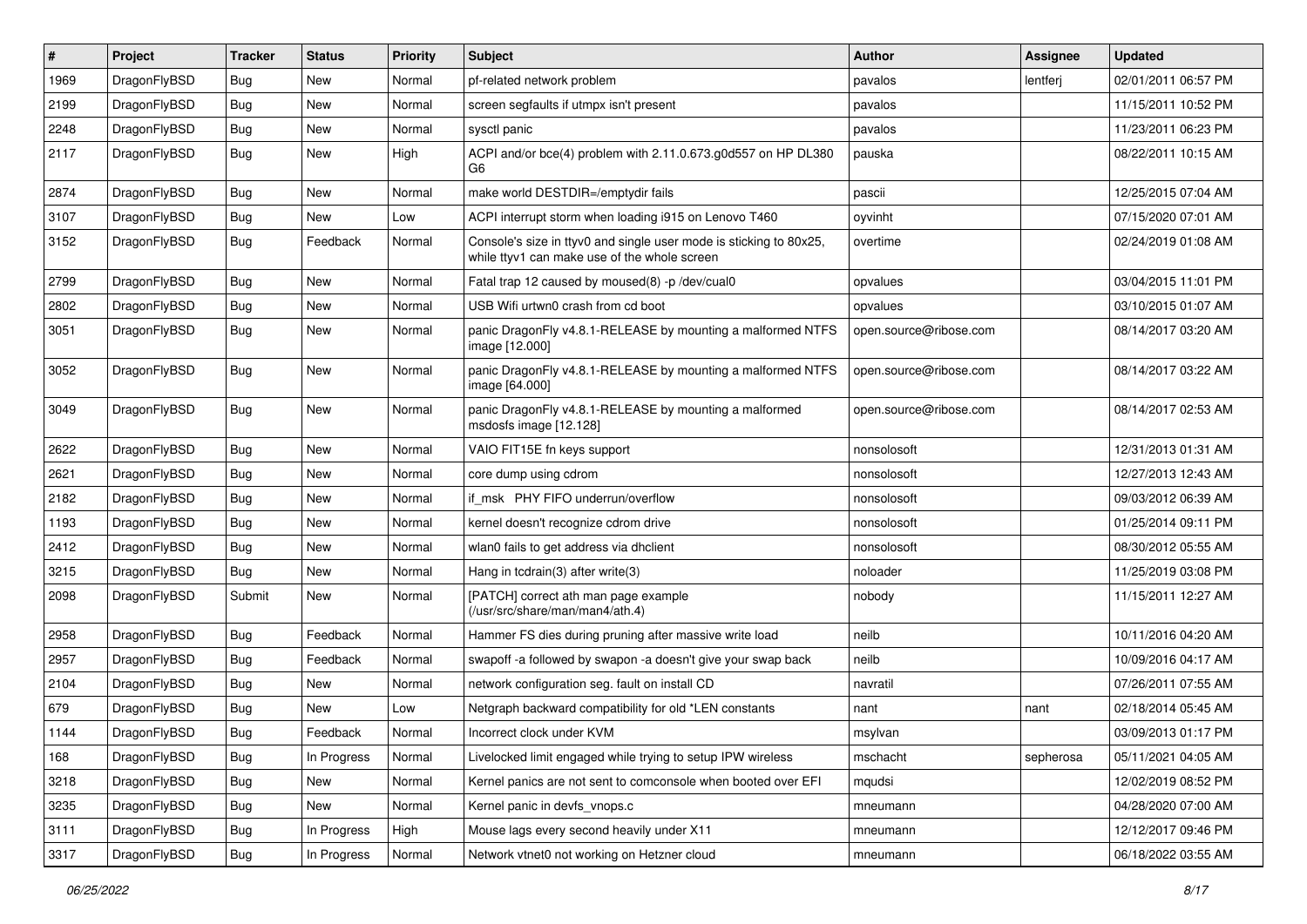| $\sharp$ | Project      | <b>Tracker</b> | <b>Status</b> | <b>Priority</b> | <b>Subject</b>                                                                                          | <b>Author</b> | <b>Assignee</b> | <b>Updated</b>      |
|----------|--------------|----------------|---------------|-----------------|---------------------------------------------------------------------------------------------------------|---------------|-----------------|---------------------|
| 2881     | DragonFlyBSD | Bug            | New           | Normal          | Pulseaudio hangs/resets system when starting X11                                                        | mneumann      |                 | 01/09/2016 03:08 AM |
| 3222     | DragonFlyBSD | Bug            | <b>New</b>    | Normal          | gcc - undefined reference to '__atomic_load' (missing libatomic?)                                       | mneumann      |                 | 02/08/2020 02:45 AM |
| 2788     | DragonFlyBSD | Bug            | <b>New</b>    | Normal          | ioctl GSLICEINFO: Not working for vnode slice                                                           | mneumann      |                 | 02/12/2015 07:49 AM |
| 2972     | DragonFlyBSD | Bug            | New           | Normal          | ipfw3 "deny to me" does not work correctly                                                              | mneumann      |                 | 12/27/2016 12:11 PM |
| 1293     | DragonFlyBSD | Bug            | <b>New</b>    | Normal          | 2.2.1-REL Installer Request                                                                             | mk            | tuxillo         | 05/11/2021 04:00 AM |
| 2644     | DragonFlyBSD | Bug            | Feedback      | Normal          | 3.6.0-REL trap 9 on boot                                                                                | memmerto      |                 | 11/27/2021 08:08 AM |
| 2598     | DragonFlyBSD | Bug            | New           | Normal          | i386 via USB Booting                                                                                    | mbzadegan     |                 | 10/21/2013 02:28 AM |
| 2067     | DragonFlyBSD | Bug            | New           | Normal          | sound/pcm: "play interrupt timeout, channel dead"                                                       | matthiasr     |                 | 05/11/2021 03:55 AM |
| 1860     | DragonFlyBSD | Bug            | Feedback      | Normal          | Panic while creating UFS fs on vn(4) for initrd                                                         | matthias      |                 | 02/29/2012 07:16 AM |
| 2809     | DragonFlyBSD | Bug            | New           | Normal          | hammer mirror-stream                                                                                    | masu          |                 | 04/10/2015 12:33 AM |
| 3035     | DragonFlyBSD | Bug            | New           | Normal          | panic: assertion "cpu >= 0 && cpu < ncpus" failed in netisr_cpuport<br>at /usr/src/sys/net/netisr2.h:87 | masu          |                 | 05/11/2017 01:24 AM |
| 2092     | DragonFlyBSD | Bug            | <b>New</b>    | Normal          | Panic: Bad link elm 0x next->prev != elm                                                                | masterblaster | dillon          | 12/04/2011 12:49 PM |
| 2370     | DragonFlyBSD | <b>Bug</b>     | <b>New</b>    | Normal          | panic: ffs_valloc: dup alloc                                                                            | marino        | vsrinivas       | 02/01/2013 09:28 AM |
| 2167     | DragonFlyBSD | Bug            | New           | Normal          | shutdown/reboot fails after uptime msg                                                                  | marino        |                 | 11/28/2011 03:01 AM |
| 2531     | DragonFlyBSD | Bug            | <b>New</b>    | Normal          | camcontrol fails to disable APM                                                                         | m.lombardi85  |                 | 03/23/2013 12:28 PM |
| 2808     | DragonFlyBSD | Bug            | New           | Normal          | X freeze by switching between X and VT - results in black screen                                        | lukesky333    |                 | 05/11/2021 03:55 AM |
| 2434     | DragonFlyBSD | Bug            | New           | Normal          | BTX Halted - Boot fails on USB/GUI                                                                      | lucmv         |                 | 10/17/2012 08:12 PM |
| 2565     | DragonFlyBSD | Bug            | New           | Normal          | "ifconfig ix0 up" panic                                                                                 | Itpig402a     |                 | 06/03/2013 05:46 AM |
| 3310     | DragonFlyBSD | Bug            | In Progress   | Normal          | NVMM+QEMU fail to boot with UEFI: Mem Assist Failed<br>[gpa=0xfffffff0]                                 | liweitianux   |                 | 01/11/2022 03:22 PM |
| 2917     | DragonFlyBSD | Bug            | <b>New</b>    | Normal          | da8: reading primary partition table: error accessing offset<br>000000000000 for 512                    | liweitianux   |                 | 05/11/2021 08:43 PM |
| 3028     | DragonFlyBSD | Bug            | In Progress   | Normal          | installer: confusion of set/get disk encryption passphrase dialogs                                      | liweitianux   | tuxillo         | 06/03/2022 05:13 PM |
| 2892     | DragonFlyBSD | Bug            | <b>New</b>    | Normal          | swap_pager:indefinite wait bufferf error                                                                | <b>Ihmwzy</b> |                 | 02/21/2016 10:32 PM |
| 1916     | DragonFlyBSD | Bug            | <b>New</b>    | Normal          | Constant crashes on x86_64 with UFS                                                                     | lentferj      |                 | 11/21/2010 07:40 PM |
| 2421     | DragonFlyBSD | Bug            | New           | High            | Kernel panic: vm_fault: page 0xc0f70000 not busy!                                                       | lentferj      |                 | 10/03/2012 08:16 AM |
| 1939     | DragonFlyBSD | Bug            | New           | Normal          | Panic on nightly build and stress test box                                                              | lentferj      |                 | 12/18/2010 08:41 AM |
| 2288     | DragonFlyBSD | Bug            | Feedback      | Normal          | Random IO performance loss introduced since January 1st                                                 | lentferj      |                 | 01/23/2013 04:21 PM |
| 2529     | DragonFlyBSD | Bug            | New           | Low             | Sundance network adapter is not detected and attached                                                   | kworr         |                 | 03/25/2013 02:29 AM |
| 1727     | DragonFlyBSD | Bug            | Feedback      | Normal          | CD boot panic (2.6.1) (usb?)                                                                            | kiril         |                 | 05/15/2022 05:10 AM |
| 2645     | DragonFlyBSD | <b>Bug</b>     | New           | Normal          | panic with dsched fq and ioprio                                                                         | jyoung15      |                 | 02/20/2014 07:29 AM |
| 2444     | DragonFlyBSD | Bug            | New           | Normal          | Crash during Hammer overnight cleanup                                                                   | justin        |                 | 11/04/2012 07:58 AM |
| 385      | DragonFlyBSD | <b>Bug</b>     | Feedback      | Low             | Mail archive address removal                                                                            | justin        | justin          | 03/09/2013 11:24 AM |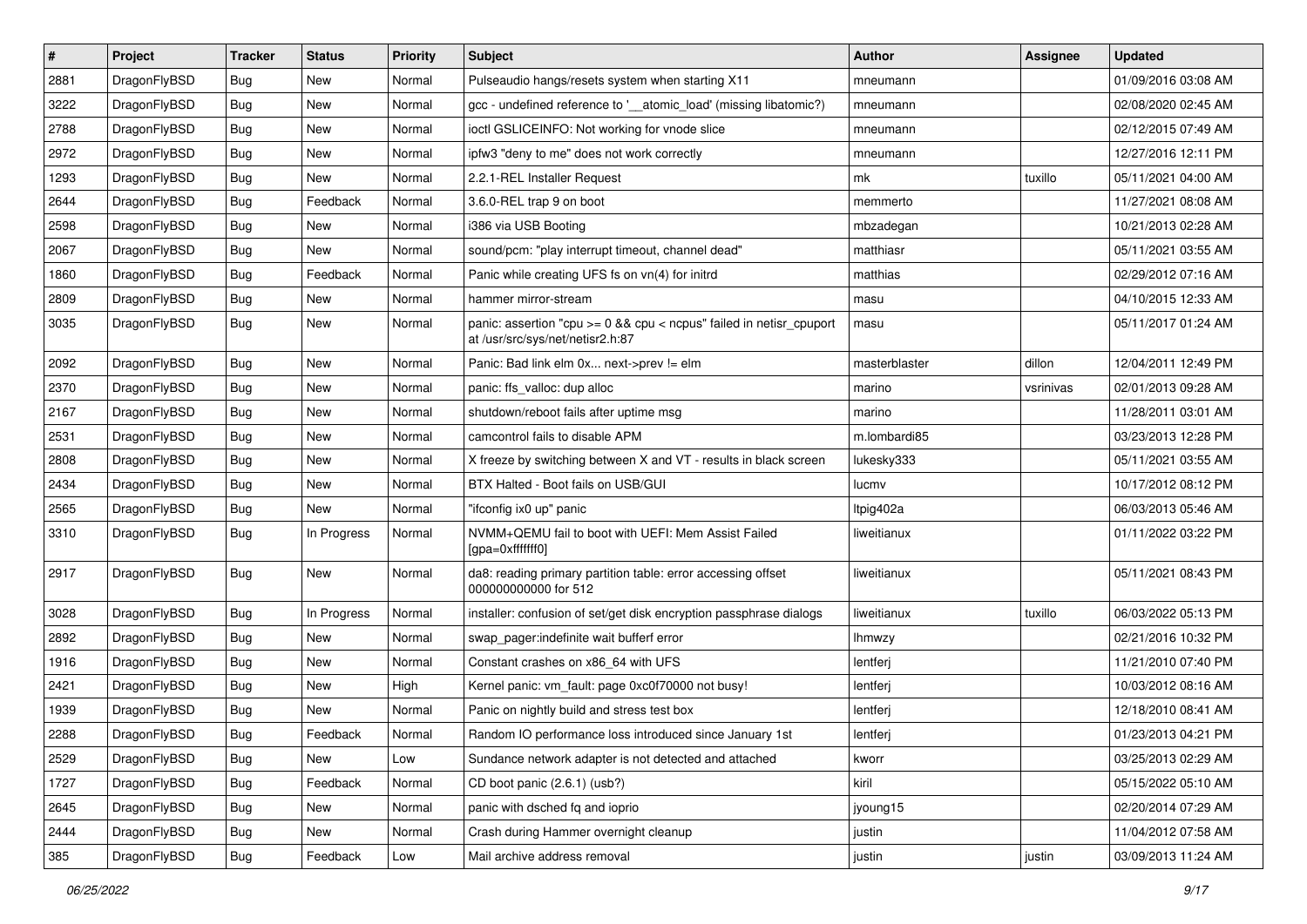| #    | Project      | <b>Tracker</b> | <b>Status</b> | <b>Priority</b> | Subject                                                                                                    | Author          | Assignee  | <b>Updated</b>      |
|------|--------------|----------------|---------------|-----------------|------------------------------------------------------------------------------------------------------------|-----------------|-----------|---------------------|
| 3228 | DragonFlyBSD | Bug            | New           | Low             | pfi kif unref: state refcount $\leq$ 0 in dmesg                                                            | justin          |           | 03/05/2021 06:39 AM |
| 2090 | DragonFlyBSD | <b>Bug</b>     | Feedback      | Normal          | snd_hda does not support headphone automute                                                                | justin          |           | 03/29/2012 08:03 PM |
| 2153 | DragonFlyBSD | <b>Bug</b>     | New           | Normal          | Too many unuseful warnings at boot                                                                         | juanfra684      |           | 10/18/2011 10:16 PM |
| 2245 | DragonFlyBSD | Bug            | New           | Normal          | panic: assertion "ref < &td->td_toks_end" failed in lwkt_gettoken at<br>/usr/src/sys/kern/lwkt_token.c:588 | juanfra684      |           | 11/22/2011 07:41 PM |
| 1717 | DragonFlyBSD | <b>Bug</b>     | Feedback      | Normal          | HAMMER panic in hammer cursor down()                                                                       | josepht1        |           | 05/11/2021 04:05 AM |
| 2568 | DragonFlyBSD | <b>Bug</b>     | New           | Normal          | AHCI panic                                                                                                 | josepht         |           | 06/07/2013 05:52 PM |
| 1330 | DragonFlyBSD | <b>Bug</b>     | Feedback      | Normal          | Hammer, usb disk, SYNCHRONIZE CACHE failure                                                                | josepht         |           | 06/02/2014 04:56 AM |
| 1745 | DragonFlyBSD | Bug            | Feedback      | Normal          | kmalloc panic                                                                                              | josepht         |           | 05/11/2021 04:05 AM |
| 2013 | DragonFlyBSD | Bug            | In Progress   | Normal          | oversized DMA request loop                                                                                 | josepht         |           | 05/11/2021 04:06 AM |
| 2391 | DragonFlyBSD | Bug            | In Progress   | Normal          | System lock with ahci and acpi enabled on ATI RS690 chipset with<br>SMB600 sata controller                 | jorisgio        | vadaszi   | 06/03/2015 03:51 PM |
| 2712 | DragonFlyBSD | <b>Bug</b>     | New           | Normal          | connect(2) returns EINVAL when retrying after ECONNREFUSED                                                 | jorisgio        |           | 08/14/2014 05:31 PM |
| 2890 | DragonFlyBSD | Bug            | New           | Normal          | not able to boot usb installer on Toshiba Chromebook 2                                                     | johnnywhishbone |           | 02/22/2016 03:42 AM |
| 3089 | DragonFlyBSD | <b>Bug</b>     | In Progress   | Normal          | vtnet(4) - disable TCP checksum offload by default                                                         | jlane           | vadaszi   | 05/11/2021 04:14 AM |
| 2731 | DragonFlyBSD | <b>Bug</b>     | In Progress   | Normal          | Screen full of random colors when starting Xorg with Intel Haswell<br>HD Graphics P4600                    | ikatzmaier      |           | 11/12/2014 04:08 PM |
| 2308 | DragonFlyBSD | <b>Bug</b>     | <b>New</b>    | Normal          | System freeze when unloading snd_hda                                                                       | jaydg           |           | 02/19/2012 07:15 AM |
| 2369 | DragonFlyBSD | <b>Bug</b>     | New           | Normal          | panic: Bad link elm 0xffffffe07edf6068 next->prev != elm                                                   | jaydg           |           | 08/15/2012 03:04 AM |
| 2353 | DragonFlyBSD | Bug            | In Progress   | Normal          | panic: assertion "gd->gd_spinlocks_wr == 0" failed in<br>bsd4_schedulerclock                               | jaydg           | alexh     | 11/28/2012 01:57 AM |
| 3134 | DragonFlyBSD | Bug            | New           | Normal          | RFC 3021 (/31 networks) appear to be unsupported                                                           | jailbird        |           | 05/16/2018 11:03 PM |
| 2825 | DragonFlyBSD | <b>Bug</b>     | <b>New</b>    | High            | 3x dhclient = hanging system (objcache exhausted)                                                          | jaccovonb       | sepherosa | 05/11/2021 03:55 AM |
| 2604 | DragonFlyBSD | <b>Bug</b>     | <b>New</b>    | Normal          | dell laptop does not boot with LATEST                                                                      | isenmann        |           | 11/20/2013 02:07 AM |
| 2746 | DragonFlyBSD | Bug            | New           | Normal          | some fraction of xterms started from the xmonad window manager<br>get killed with SIGALRM                  | isenmann        | profmakx  | 12/28/2014 02:51 AM |
| 3029 | DragonFlyBSD | <b>Bug</b>     | <b>New</b>    | Normal          | Running DflyBSD 4.8 on FreeBSD bhyve as a guest                                                            | iron            |           | 05/13/2022 04:33 AM |
| 3189 | DragonFlyBSD | Bug            | <b>New</b>    | Normal          | Allow DragonFly Mail Agent to accept an alternate config via<br>command line switch                        | iang            |           | 08/16/2021 12:42 AM |
| 3201 | DragonFlyBSD | Submit         | New           | Normal          | Fixes make search display                                                                                  | htse            |           | 08/20/2021 04:02 PM |
| 3206 | DragonFlyBSD | Submit         | New           | Normal          | update psm/kbd to FreeBSD 12.0 code                                                                        | htse            |           | 10/05/2019 03:49 PM |
| 1982 | DragonFlyBSD | <b>Bug</b>     | New           | Low             | There is no linuxulator on x86-64                                                                          | herrgard        |           | 05/31/2022 02:25 PM |
| 2125 | DragonFlyBSD | <b>Bug</b>     | New           | Normal          | Weird garbage in dmesg                                                                                     | herrgard        |           | 08/30/2011 08:04 PM |
| 2680 | DragonFlyBSD | <b>Bug</b>     | New           | Low             | boot0cfg update makes box unbootable                                                                       | herrgard        |           | 06/10/2014 06:02 AM |
| 2045 | DragonFlyBSD | <b>Bug</b>     | New           | Normal          | ral(4): Fatal trap 12: page fault while in kernel mode (two panics)                                        | herrgard        |           | 11/03/2011 05:34 PM |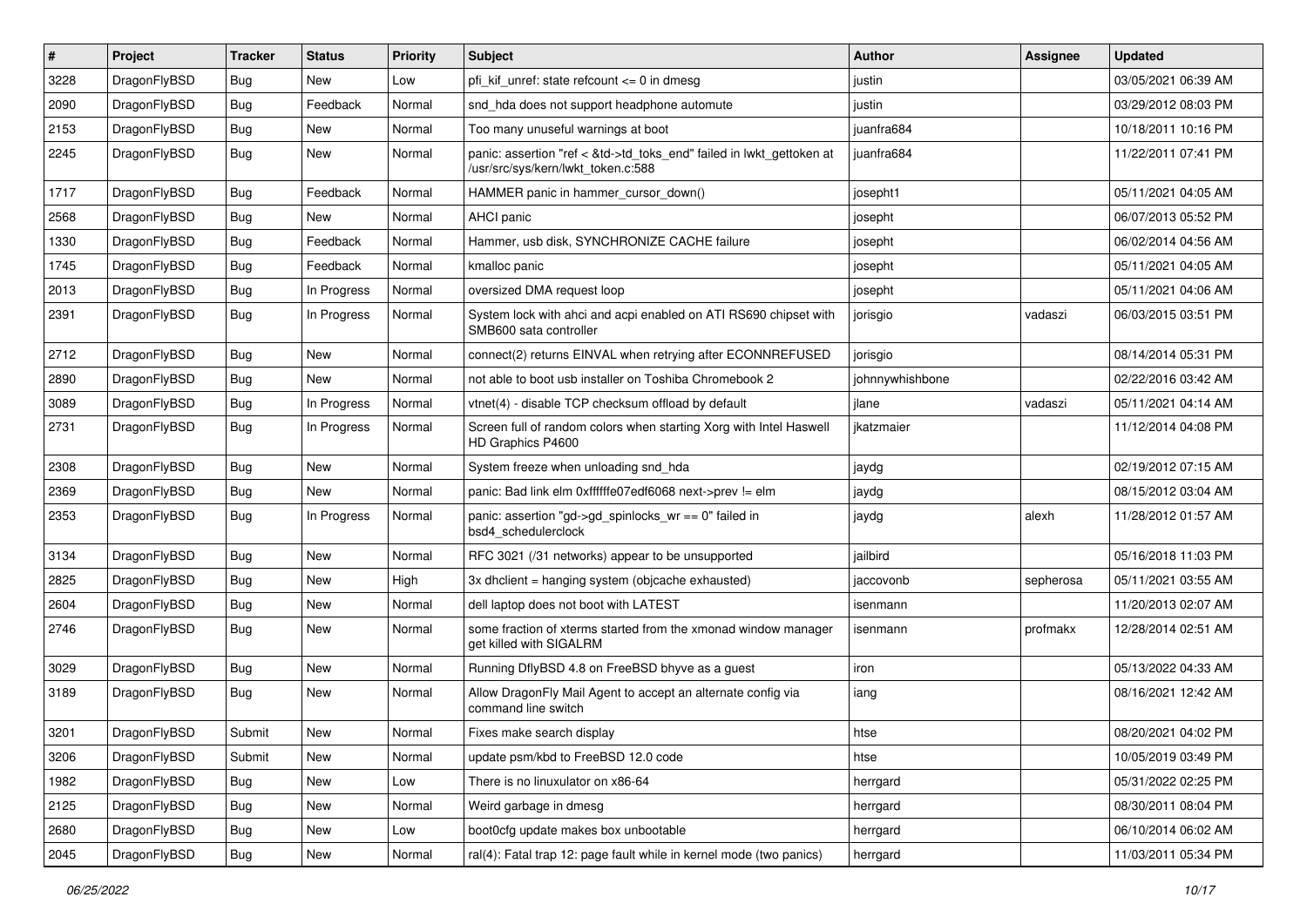| $\vert$ # | Project      | <b>Tracker</b> | <b>Status</b> | <b>Priority</b> | <b>Subject</b>                                                                  | <b>Author</b> | <b>Assignee</b> | <b>Updated</b>      |
|-----------|--------------|----------------|---------------|-----------------|---------------------------------------------------------------------------------|---------------|-----------------|---------------------|
| 1430      | DragonFlyBSD | <b>Bug</b>     | New           | Normal          | Buggy w(1)?                                                                     | hasso         | alexh           | 11/24/2010 08:09 AM |
| 1411      | DragonFlyBSD | <b>Bug</b>     | Feedback      | Normal          | Burning doesn't work with ahci(4)                                               | hasso         | dillon          | 05/11/2021 04:00 AM |
| 1486      | DragonFlyBSD | <b>Bug</b>     | Feedback      | Normal          | Interrupt storm related to SATA DVD device                                      | hasso         |                 | 05/11/2021 04:01 AM |
| 1502      | DragonFlyBSD | <b>Bug</b>     | In Progress   | Normal          | Lock while deleting files from nohistory HAMMER directories                     | hasso         |                 | 03/10/2013 04:28 AM |
| 1428      | DragonFlyBSD | <b>Bug</b>     | Feedback      | Low             | POSIX.1e implementation is too old                                              | hasso         | tuxillo         | 05/11/2021 04:00 AM |
| 884       | DragonFlyBSD | <b>Bug</b>     | In Progress   | High            | Performance/memory problems under filesystem IO load                            | hasso         |                 | 05/11/2021 03:50 AM |
| 1313      | DragonFlyBSD | Bug            | New           | Low             | Signal code in kernel needs major overhaul (signal queues,<br>si code, si addr) | hasso         |                 | 05/11/2021 04:00 AM |
| 1525      | DragonFlyBSD | Bug            | <b>New</b>    | Normal          | boehm-gc problems                                                               | hasso         |                 | 10/13/2012 07:13 PM |
| 1532      | DragonFlyBSD | <b>Bug</b>     | New           | Low             | jemalloc doesn't work on DragonFly                                              | hasso         | sjg             | 08/02/2011 01:14 AM |
| 1563      | DragonFlyBSD | <b>Bug</b>     | Feedback      | Normal          | reset(1) doesn't reset terminal to the defaults                                 | hasso         |                 | 03/10/2013 04:17 AM |
| 2095      | DragonFlyBSD | Bug            | New           | Low             | Running installer post-install: Unsupported DFUI transport "                    | greenrd       |                 | 06/26/2011 09:20 AM |
| 2094      | DragonFlyBSD | <b>Bug</b>     | New           | Normal          | Segfault when gdb printing backtrace from core dump                             | greenrd       |                 | 06/25/2011 04:14 PM |
| 3165      | DragonFlyBSD | <b>Bug</b>     | New           | Normal          | Looping at boot time                                                            | gop           |                 | 12/28/2018 01:04 PM |
| 2577      | DragonFlyBSD | <b>Bug</b>     | New           | Normal          | virtio-blk iops performance is cpu limited on high end devices                  | gjs278        | vsrinivas       | 08/01/2013 02:28 PM |
| 2416      | DragonFlyBSD | <b>Bug</b>     | New           | Normal          | ".' entry can be removed on mounted nfs filesystem                              | ftigeot       | tuxillo         | 06/03/2014 04:40 AM |
| 1923      | DragonFlyBSD | Bug            | New           | Normal          | Abysmal NFS performance with IPv6                                               | ftigeot       |                 | 12/05/2010 09:34 PM |
| 2619      | DragonFlyBSD | <b>Bug</b>     | New           | Normal          | DragonFly 3.6 can't be installed on a 6TB volume                                | ftigeot       |                 | 02/23/2014 11:55 PM |
| 2674      | DragonFlyBSD | <b>Bug</b>     | New           | Normal          | <b>GPT Support</b>                                                              | ftigeot       |                 | 12/28/2015 02:54 PM |
| 2803      | DragonFlyBSD | <b>Bug</b>     | New           | Normal          | HAMMER: Warning: UNDO area too small!                                           | ftigeot       |                 | 03/11/2015 03:42 PM |
| 2535      | DragonFlyBSD | <b>Bug</b>     | New           | Normal          | Imap processes apparentlt blocked on disk I/O                                   | ftigeot       |                 | 04/02/2013 09:31 AM |
| 2051      | DragonFlyBSD | <b>Bug</b>     | New           | Normal          | No ipv6 lan route entry created on 2.10                                         | ftigeot       |                 | 04/21/2011 10:37 AM |
| 2037      | DragonFlyBSD | <b>Bug</b>     | Feedback      | Normal          | Panic Bad link elm while building packages                                      | ftigeot       | dillon          | 04/21/2011 07:20 AM |
| 2819      | DragonFlyBSD | <b>Bug</b>     | In Progress   | Normal          | Random micro system freezes after a week of uptime                              | ftigeot       | dillon          | 08/16/2015 08:46 PM |
| 2122      | DragonFlyBSD | Submit         | New           | Normal          | [Review] Fixes to the VFS layer                                                 | ftigeot       |                 | 05/31/2022 03:25 PM |
| 2403      | DragonFlyBSD | Bug            | New           | Low             | newfs -E doesn't handle /dev/serno device names properly                        | ftigeot       |                 | 08/17/2012 05:07 AM |
| 1826      | DragonFlyBSD | <b>Bug</b>     | New           | Normal          | panic during boot: assertion so->so port  in tcp input                          | ftigeot       |                 | 05/15/2022 11:05 AM |
| 1818      | DragonFlyBSD | <b>Bug</b>     | New           | Normal          | panic: Bad tailq NEXT (kqueue issue ?)                                          | ftigeot       |                 | 05/15/2022 11:40 AM |
| 1593      | DragonFlyBSD | <b>Bug</b>     | Feedback      | Normal          | panic: assertion: ccb == ap->ap_err_ccb in ahci_put_err_ccb                     | ftigeot       | ftigeot         | 05/15/2022 05:09 AM |
| 1899      | DragonFlyBSD | <b>Bug</b>     | New           | Normal          | Keyboard doesn't work                                                           | fransm        |                 | 05/15/2022 03:32 PM |
| 846       | DragonFlyBSD | <b>Bug</b>     | Feedback      | Normal          | USB bugs:usb mouse can't used!                                                  | frankning     |                 | 01/15/2015 08:36 AM |
| 979       | DragonFlyBSD | <b>Bug</b>     | Feedback      | Normal          | Failure-prone USB mass storage (SB600? msdosfs? CAM?)                           | floid         |                 | 01/15/2015 08:38 AM |
| 1672      | DragonFlyBSD | <b>Bug</b>     | Feedback      | Normal          | panic (trap 12) around btree_search() in 2.4.1-RELEASE                          | floid         |                 | 01/19/2015 03:36 AM |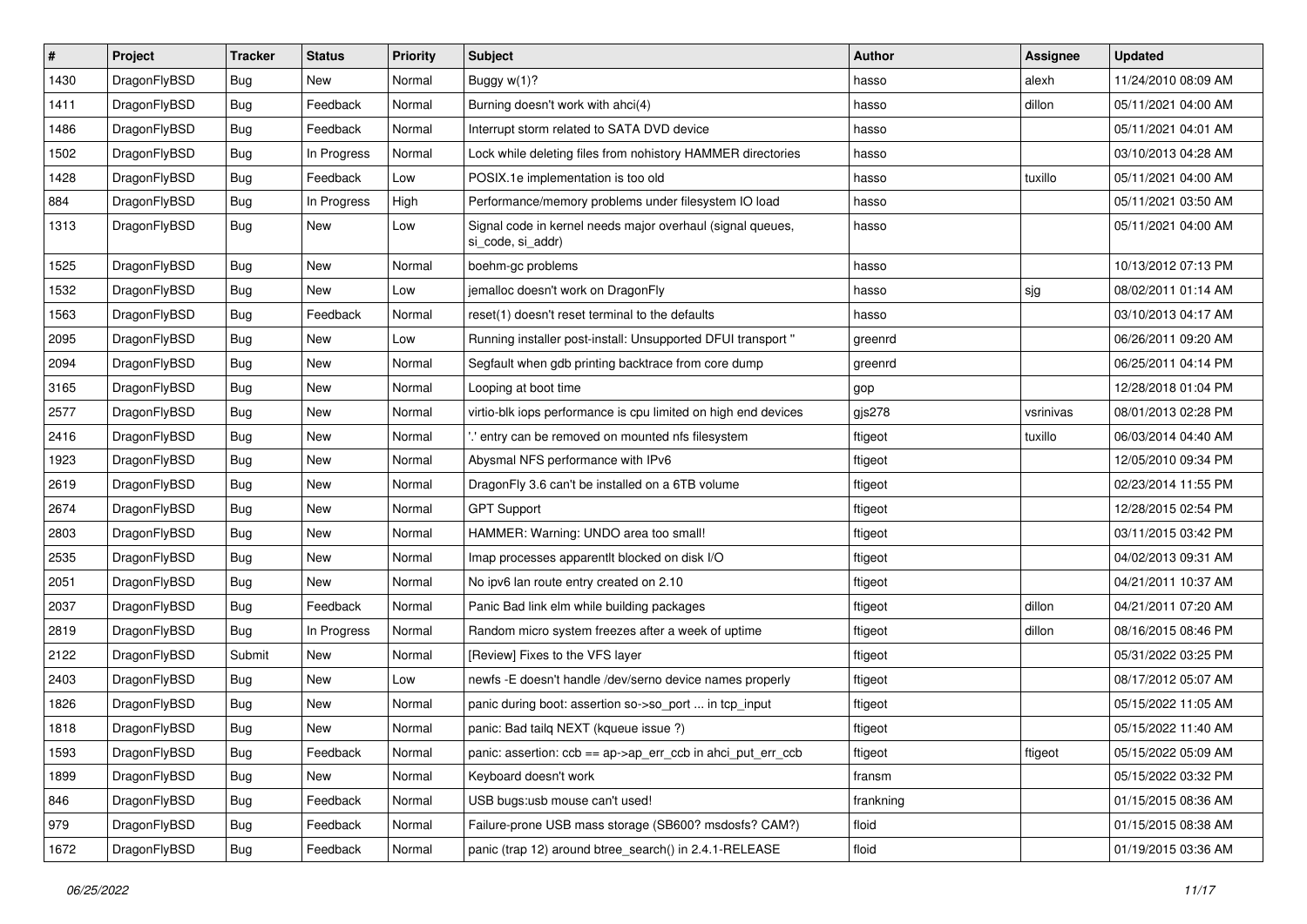| $\vert$ # | Project      | <b>Tracker</b> | <b>Status</b> | <b>Priority</b> | <b>Subject</b>                                                                                             | <b>Author</b> | Assignee | <b>Updated</b>      |
|-----------|--------------|----------------|---------------|-----------------|------------------------------------------------------------------------------------------------------------|---------------|----------|---------------------|
| 2657      | DragonFlyBSD | <b>Bug</b>     | <b>New</b>    | High            | Needs acl to migrate our servers                                                                           | ferney        |          | 03/31/2014 11:37 AM |
| 2569      | DragonFlyBSD | <b>Bug</b>     | <b>New</b>    | Normal          | ctime NFS                                                                                                  | ferney        |          | 08/11/2013 04:35 AM |
| 2075      | DragonFlyBSD | <b>Bug</b>     | <b>New</b>    | Normal          | pflogd on x86 64                                                                                           | fanch         |          | 05/16/2011 04:04 PM |
| 3276      | DragonFlyBSD | Submit         | New           | Normal          | Add option controlling whether gpt expand expands the last partition<br>(needs testing)                    | falsifian     |          | 07/10/2021 03:35 AM |
| 2544      | DragonFlyBSD | <b>Bug</b>     | <b>New</b>    | Normal          | live DVD system boot (menu option 1) caused db> prompt on<br>PE1950                                        | estrabd       |          | 05/11/2021 03:54 AM |
| 1592      | DragonFlyBSD | <b>Bug</b>     | Feedback      | Normal          | AcpiOSUnmapMemory: Warning, deallocation did not track<br>allocation.                                      | eocallaghan   |          | 06/02/2014 07:45 AM |
| 1947      | DragonFlyBSD | Bug            | New           | Low             | GA-880GM-UD2H (rev. 1.3) AHCI fails to detect disks at the end of<br>the RAID controller                   | eocallaghan   |          | 11/27/2021 08:46 AM |
| 1831      | DragonFlyBSD | <b>Bug</b>     | Feedback      | High            | HAMMER "malloc limit exceeded" panic                                                                       | eocallaghan   | dillon   | 06/04/2022 04:38 AM |
| 1591      | DragonFlyBSD | <b>Bug</b>     | Feedback      | Normal          | Lenovo X301 hangs with AHCI Driver CMD TIMEOUT<br>STS=d0 <bsy></bsy>                                       | eocallaghan   |          | 05/11/2021 04:05 AM |
| 2161      | DragonFlyBSD | Bug            | New           | Normal          | Outdated xorg.conf file gets installed into etc and screws up mouse                                        | eocallaghan   |          | 10/27/2011 01:51 PM |
| 2158      | DragonFlyBSD | Bug            | New           | Normal          | iwn panics with assertion on boot.                                                                         | eocallaghan   |          | 10/24/2011 04:13 PM |
| 2164      | DragonFlyBSD | Bug            | <b>New</b>    | Normal          | panic on reboot from usb.                                                                                  | eocallaghan   |          | 10/27/2011 09:29 AM |
| 2254      | DragonFlyBSD | <b>Bug</b>     | <b>New</b>    | Normal          | panic: assertion "ref < &td->td toks end" failed in lwkt gettoken at<br>/usr/src/sys/kern/lwkt_token.c:588 | eocallaghan   |          | 12/05/2011 10:21 PM |
| 1181      | DragonFlyBSD | Bug            | In Progress   | Normal          | ACX111 panic                                                                                               | elekktretterr |          | 05/11/2021 04:00 AM |
| 1669      | DragonFlyBSD | <b>Bug</b>     | In Progress   | Normal          | Drive wont open using button                                                                               | elekktretterr |          | 02/29/2012 12:05 PM |
| 1877      | DragonFlyBSD | Bug            | New           | Normal          | Freeze during 1st hammer cleanup after new install                                                         | elekktretterr |          | 05/15/2022 11:43 AM |
| 1456      | DragonFlyBSD | Bug            | Feedback      | Normal          | Microsoft wireless desktop problems                                                                        | elekktretterr |          | 01/15/2015 08:34 AM |
| 1463      | DragonFlyBSD | Bug            | New           | Normal          | Mountroot before drives are initialized                                                                    | elekktretterr |          | 12/07/2010 01:30 PM |
| 1668      | DragonFlyBSD | Bug            | Feedback      | Normal          | Power button not working                                                                                   | elekktretterr |          | 03/10/2013 06:22 AM |
| 1194      | DragonFlyBSD | <b>Bug</b>     | <b>New</b>    | Normal          | SCSI errors while trying to copy photos from my camera                                                     | elekktretterr |          | 01/14/2015 04:39 PM |
| 1613      | DragonFlyBSD | <b>Bug</b>     | Feedback      | Normal          | USB Keyboard not working on master                                                                         | elekktretterr |          | 05/11/2021 04:05 AM |
| 1454      | DragonFlyBSD | <b>Bug</b>     | Feedback      | Normal          | Unable to boot from external USB DVD drive                                                                 | elekktretterr |          | 05/11/2021 04:01 AM |
| 1634      | DragonFlyBSD | Bug            | <b>New</b>    | Normal          | panic: spin lock: 0xe4ad1320, indefinitive wait!                                                           | elekktretterr |          | 01/19/2015 03:21 AM |
| 3117      | DragonFlyBSD | Bug            | <b>New</b>    | Normal          | Problem with colours if "intel" video-driver used                                                          | dpostolov     |          | 01/07/2018 11:35 PM |
| 3116      | DragonFlyBSD | Bug            | <b>New</b>    | Normal          | da0 detects on very big volume if to remove usb install stick and<br>reboot on Intel NUC5PPYH              | dpostolov     |          | 01/07/2018 09:40 PM |
| 1774      | DragonFlyBSD | Bug            | <b>New</b>    | Normal          | New IP header cleanup branch available for testing                                                         | dillon        |          | 05/15/2022 10:59 AM |
| 1336      | DragonFlyBSD | Bug            | In Progress   | Normal          | Still looking for reports of missed directory entries w/ HAMMER                                            | dillon        |          | 05/11/2021 04:00 AM |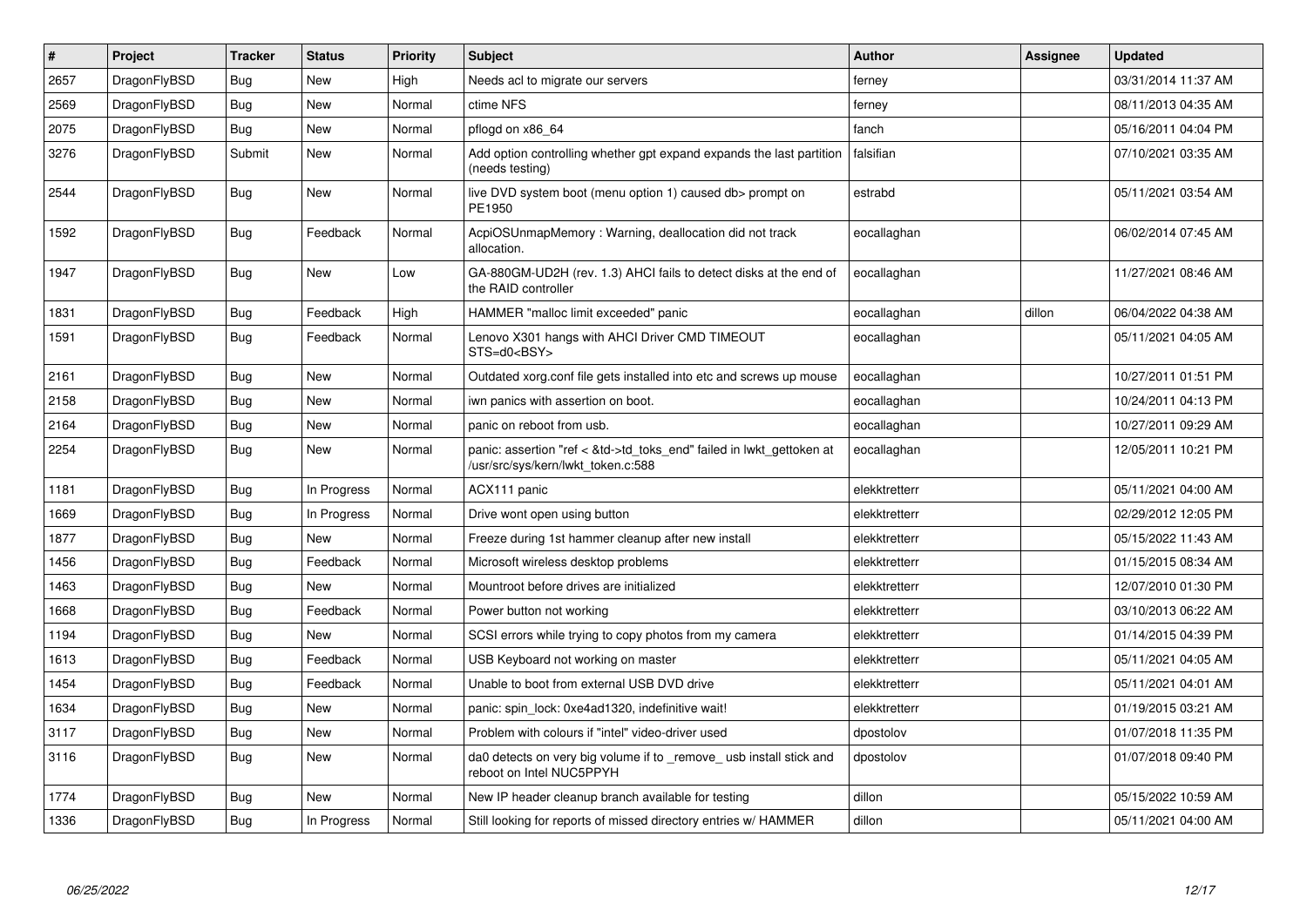| #    | Project      | <b>Tracker</b> | <b>Status</b> | <b>Priority</b> | <b>Subject</b>                                                                                                                                            | <b>Author</b> | Assignee | <b>Updated</b>      |
|------|--------------|----------------|---------------|-----------------|-----------------------------------------------------------------------------------------------------------------------------------------------------------|---------------|----------|---------------------|
| 1448 | DragonFlyBSD | Bug            | Feedback      | Normal          | panic: assertion: _tp->tt_msg->tt_cpuid == mycpuid in<br>tcp_callout_active tcp_output tcp_usr_send netmsg_pru_send<br>netmsg_service tcpmsg_service_loop | dillon        |          | 05/11/2021 04:00 AM |
| 1429 | DragonFlyBSD | <b>Bug</b>     | Feedback      | Normal          | vkernel bug - "mfree: m->m_nextpkt != NULL"                                                                                                               | dillon        |          | 05/11/2021 04:00 AM |
| 2708 | DragonFlyBSD | Bug            | <b>New</b>    | Normal          | unable to send TCP nor UDP on age(4) interface                                                                                                            | dermiste      |          | 05/11/2021 03:54 AM |
| 3147 | DragonFlyBSD | Submit         | <b>New</b>    | Normal          | Enable headless installation                                                                                                                              | ddegroot      |          | 10/09/2018 01:25 PM |
| 3154 | DragonFlyBSD | Submit         | <b>New</b>    | Normal          | Update serial handling in bootloader                                                                                                                      | ddegroot      | dillon   | 11/06/2018 11:21 PM |
| 2717 | DragonFlyBSD | Submit         | Feedback      | Normal          | Out of range numeric handling                                                                                                                             | dclink        | tuxillo  | 05/11/2021 04:08 AM |
| 2721 | DragonFlyBSD | Submit         | Feedback      | Low             | Some few zalloc calls to objcache ones replacements                                                                                                       | dclink        | tuxillo  | 05/11/2021 04:08 AM |
| 2790 | DragonFlyBSD | Submit         | New           | Low             | filedesc softrefs increment code factoring                                                                                                                | dclink        |          | 02/21/2015 04:00 AM |
| 3011 | DragonFlyBSD | Bug            | In Progress   | Normal          | dragonfly/sys/dev/netif/re/re.c: suspicious code?                                                                                                         | dcb           |          | 07/29/2017 01:26 AM |
| 3018 | DragonFlyBSD | <b>Bug</b>     | <b>New</b>    | Normal          | sys/bus/u4b/wlan/if_run.c:5464]: (style) Redundant condition                                                                                              | dcb           |          | 04/11/2017 11:26 AM |
| 3021 | DragonFlyBSD | Bug            | In Progress   | Normal          | sys/dev/drm/i915/i915_gem_stolen.c:115]: (error) Signed integer<br>overflow for expression '65535<<20'                                                    | dcb           |          | 04/11/2017 12:46 PM |
| 3022 | DragonFlyBSD | Bug            | <b>New</b>    | Normal          | sys/dev/netif/ath/ath/if ath.c:2142: strange bitmask?                                                                                                     | dcb           |          | 04/11/2017 11:49 AM |
| 3076 | DragonFlyBSD | <b>Bug</b>     | New           | Normal          | sys/dev/netif/ig_hal/e1000_ich8lan.c:1594: sanity checking mixup ?                                                                                        | dcb           |          | 10/11/2017 01:58 AM |
| 3024 | DragonFlyBSD | <b>Bug</b>     | <b>New</b>    | Low             | sys/dev/netif/wi/if_wi.c:1090]: (style) Redundant condition                                                                                               | dcb           |          | 04/11/2017 11:56 AM |
| 3025 | DragonFlyBSD | Bug            | <b>New</b>    | Normal          | sys/dev/powermng/powernow/powernow.c:284: bad comparison?                                                                                                 | dcb           |          | 09/23/2017 07:45 AM |
| 2835 | DragonFlyBSD | <b>Bug</b>     | <b>New</b>    | Normal          | /usr/include/c++/5.0/bits/c++locale.h likes<br>POSIX C_SOURCE>=200809                                                                                     | davshao       |          | 11/18/2015 03:40 AM |
| 2652 | DragonFlyBSD | <b>Bug</b>     | <b>New</b>    | Normal          | 189a0ff3761b47  ix: Implement MSI-X support locks up Lenovo<br>S10 Intel Atom n270                                                                        | davshao       |          | 05/14/2014 01:55 AM |
| 2688 | DragonFlyBSD | Bug            | <b>New</b>    | Normal          | 67613368bdda7 Fix wrong checks for U4B presence Asrock Z77M<br>difficulty detecting USB keyboard                                                          | davshao       |          | 06/28/2014 07:08 PM |
| 2994 | DragonFlyBSD | Bug            | <b>New</b>    | Normal          | Intermittent boot hangs after git: hammer - HAMMER Version 7                                                                                              | davshao       |          | 03/30/2017 02:06 PM |
| 2414 | DragonFlyBSD | Bug            | In Progress   | Normal          | Lenovo S10 acpi freeze (not new)                                                                                                                          | davshao       |          | 05/11/2021 04:13 AM |
| 3031 | DragonFlyBSD | Submit         | In Progress   | Normal          | Update drm/radeon to Linux 4.7.10 as much as possible                                                                                                     | davshao       | ftigeot  | 08/19/2021 12:33 PM |
| 3145 | DragonFlyBSD | Submit         | In Progress   | Normal          | Update libelf to FreeBSD 12 current and build as base library usable<br>by ports                                                                          | davshao       | tuxillo  | 08/20/2021 03:58 PM |
| 3227 | DragonFlyBSD | Submit         | New           | Normal          | Add HAMMER2 instructions in the installation medium README                                                                                                | daftaupe      |          | 03/26/2020 03:34 PM |
| 3243 | DragonFlyBSD | <b>Bug</b>     | New           | Normal          | SMART status not reported properly for SSD disks                                                                                                          | daftaupe      |          | 09/09/2020 11:03 PM |
| 2687 | DragonFlyBSD | <b>Bug</b>     | New           | Normal          | natacontrol software RAID in installer                                                                                                                    | csmelosky     |          | 06/22/2014 12:03 PM |
| 1198 | DragonFlyBSD | Bug            | New           | High            | DDB loops panic in db_read_bytes                                                                                                                          | corecode      | tuxillo  | 05/11/2021 03:51 AM |
| 1469 | DragonFlyBSD | <b>Bug</b>     | In Progress   | Normal          | Hammer history security concern                                                                                                                           | corecode      | tuxillo  | 05/11/2021 03:52 AM |
| 341  | DragonFlyBSD | <b>Bug</b>     | New           | Normal          | Vinum erroneously repors devices as busy                                                                                                                  | corecode      | swildner | 01/21/2012 04:50 AM |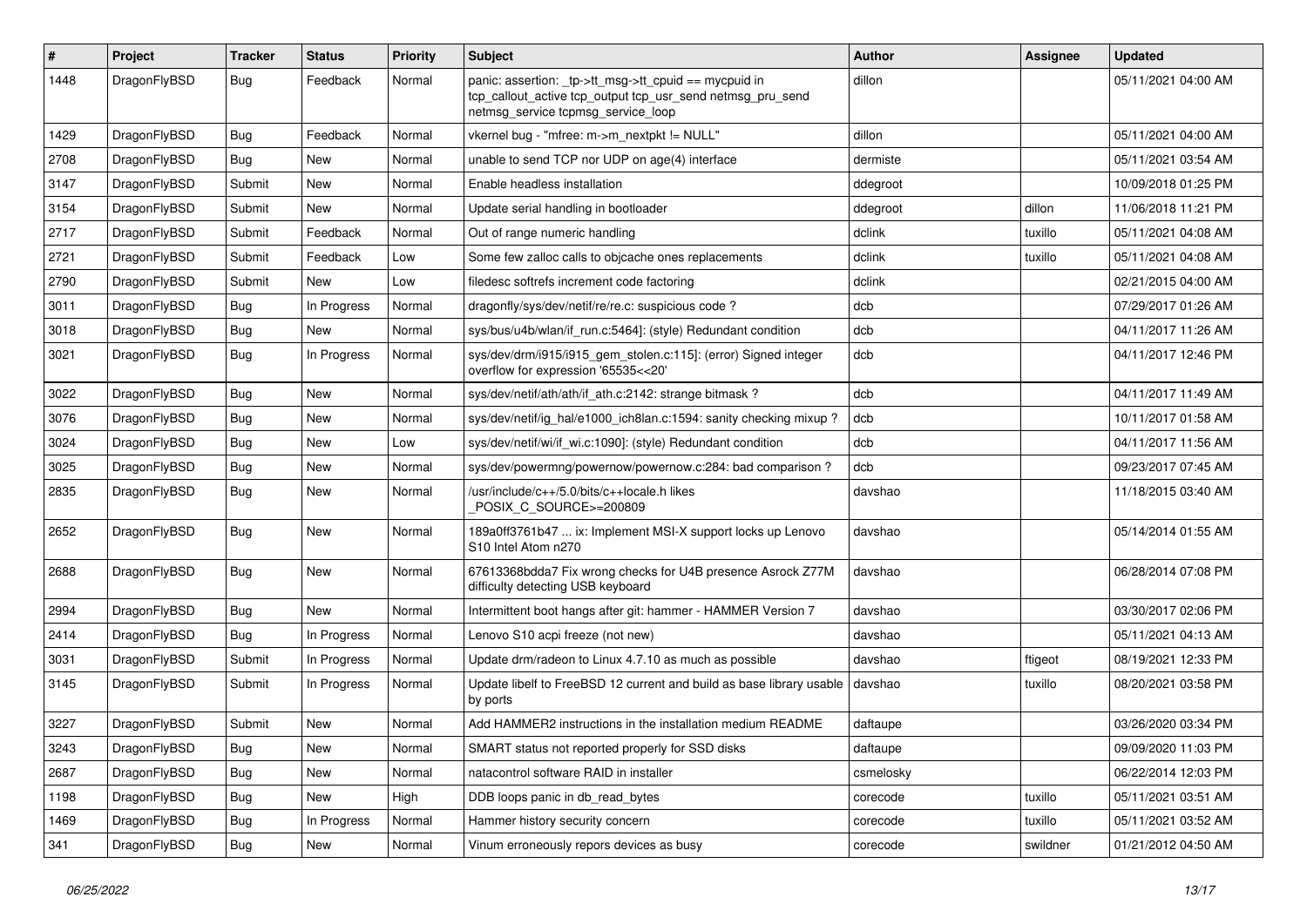| #    | Project      | <b>Tracker</b> | <b>Status</b> | <b>Priority</b> | Subject                                                                                                       | <b>Author</b> | <b>Assignee</b> | <b>Updated</b>      |
|------|--------------|----------------|---------------|-----------------|---------------------------------------------------------------------------------------------------------------|---------------|-----------------|---------------------|
| 1287 | DragonFlyBSD | <b>Bug</b>     | Feedback      | Normal          | altg configuration doesn't work                                                                               | corecode      | tuxillo         | 05/11/2021 03:51 AM |
| 1442 | DragonFlyBSD | <b>Bug</b>     | New           | Normal          | blocking SIGSEGV and triggering a segment violation produces an<br>all CPU consuming process                  | corecode      | tuxillo         | 05/11/2021 03:52 AM |
| 1587 | DragonFlyBSD | <b>Bug</b>     | Feedback      | Normal          | can't gdb across fork                                                                                         | corecode      | tuxillo         | 05/11/2021 03:54 AM |
| 1584 | DragonFlyBSD | <b>Bug</b>     | In Progress   | Normal          | can't use ssh from jail: debug1: read_passphrase: can't open<br>/dev/tty: Device busy                         | corecode      | tuxillo         | 05/11/2021 03:53 AM |
| 1547 | DragonFlyBSD | <b>Bug</b>     | In Progress   | Normal          | disklabel64 automatic sizing                                                                                  | corecode      | tuxillo         | 05/11/2021 03:52 AM |
| 781  | DragonFlyBSD | <b>Bug</b>     | In Progress   | Normal          | fdisk uses wrong geometry on usb flash drives                                                                 | corecode      | tuxillo         | 05/11/2021 03:50 AM |
| 1307 | DragonFlyBSD | <b>Bug</b>     | In Progress   | Normal          | hammer tid -2 shows unexpected result                                                                         | corecode      |                 | 10/18/2016 05:29 PM |
| 1474 | DragonFlyBSD | <b>Bug</b>     | New           | Normal          | ithread 1 unexpectedly rescheduled                                                                            | corecode      | tuxillo         | 05/11/2021 03:52 AM |
| 1475 | DragonFlyBSD | <b>Bug</b>     | In Progress   | Normal          | kernel blocks with low memory and syscons setting a high res mode<br>/ scrollback                             | corecode      | tuxillo         | 05/11/2021 03:52 AM |
| 911  | DragonFlyBSD | <b>Bug</b>     | Feedback      | Normal          | kidload/kernel linker can exceed malloc reserve and panic system                                              | corecode      | tuxillo         | 05/11/2021 03:51 AM |
| 1528 | DragonFlyBSD | <b>Bug</b>     | In Progress   | Normal          | ktrace does not show proper return values for pipe(2)                                                         | corecode      | tuxillo         | 05/11/2021 03:52 AM |
| 1556 | DragonFlyBSD | <b>Bug</b>     | New           | Normal          | many processes stuck in "hmrrcm", system unusable                                                             | corecode      | tuxillo         | 05/11/2021 03:52 AM |
| 1538 | DragonFlyBSD | Bug            | New           | Low             | mountroot should probe file systems                                                                           | corecode      | alexh           | 11/24/2010 06:35 PM |
| 1030 | DragonFlyBSD | Bug            | In Progress   | Normal          | msdosfs umount panic                                                                                          | corecode      | tuxillo         | 05/11/2021 03:51 AM |
| 1583 | DragonFlyBSD | <b>Bug</b>     | In Progress   | Normal          | panic: assertion: cursor->trans->sync_lock_refs > 0 in<br>hammer recover cursor                               | corecode      | tuxillo         | 05/11/2021 03:53 AM |
| 847  | DragonFlyBSD | <b>Bug</b>     | Feedback      | Normal          | processes getting stuck on mount point                                                                        | corecode      | tuxillo         | 05/11/2021 03:50 AM |
| 1440 | DragonFlyBSD | <b>Bug</b>     | New           | Normal          | ptrace/gdb doesn't work after process blocks SIGTRAP                                                          | corecode      | tuxillo         | 05/11/2021 03:52 AM |
| 901  | DragonFlyBSD | <b>Bug</b>     | Feedback      | Normal          | route show needs to get data from all cpus                                                                    | corecode      | tuxillo         | 05/11/2021 03:50 AM |
| 731  | DragonFlyBSD | Bug            | New           | Normal          | system freeze on "slice too large"                                                                            | corecode      | tuxillo         | 06/25/2022 04:01 AM |
| 742  | DragonFlyBSD | Bug            | In Progress   | Normal          | umount problems with multiple mounts                                                                          | corecode      | tuxillo         | 06/25/2022 04:02 AM |
| 1481 | DragonFlyBSD | Bug            | Feedback      | Normal          | panic: assertion: kva_p(buf) in soopt_from_kbuf (after ipfw pipe<br>show, 2.2.1-R)                            | combiner      |                 | 05/11/2021 04:01 AM |
| 2735 | DragonFlyBSD | Bug            | New           | Urgent          | iwn panics SYSSASSERT                                                                                         | cnb           |                 | 05/11/2021 03:55 AM |
| 2736 | DragonFlyBSD | Bug            | New           | High            | kernel panics on acpi_timer_probe function                                                                    | cnb           |                 | 05/11/2021 03:55 AM |
| 3280 | DragonFlyBSD | Bug            | New           | Normal          | KMS console and i915(4) not working in 6.0                                                                    | cmusser       |                 | 07/10/2021 03:35 AM |
| 3139 | DragonFlyBSD | <b>Bug</b>     | New           | Normal          | USB Mouse Does Not Work in DragonflyBSD guest on VirtualBox                                                   | chiguy1256    |                 | 06/24/2018 10:14 PM |
| 2858 | DragonFlyBSD | Bug            | New           | Low             | Installer "Local or UTC" question should have "No" selected by<br>default.                                    | cgag          |                 | 12/02/2015 01:18 PM |
| 2859 | DragonFlyBSD | <b>Bug</b>     | New           | Low             | Installer configuration menu always highlights "Select timezone", no<br>matter which step was last completed. | cgag          |                 | 12/02/2015 01:54 PM |
| 3143 | DragonFlyBSD | <b>Bug</b>     | New           | Normal          | assertion "0" failed in hammer2 inode xop chain sync                                                          | cbin          |                 | 07/18/2018 12:50 PM |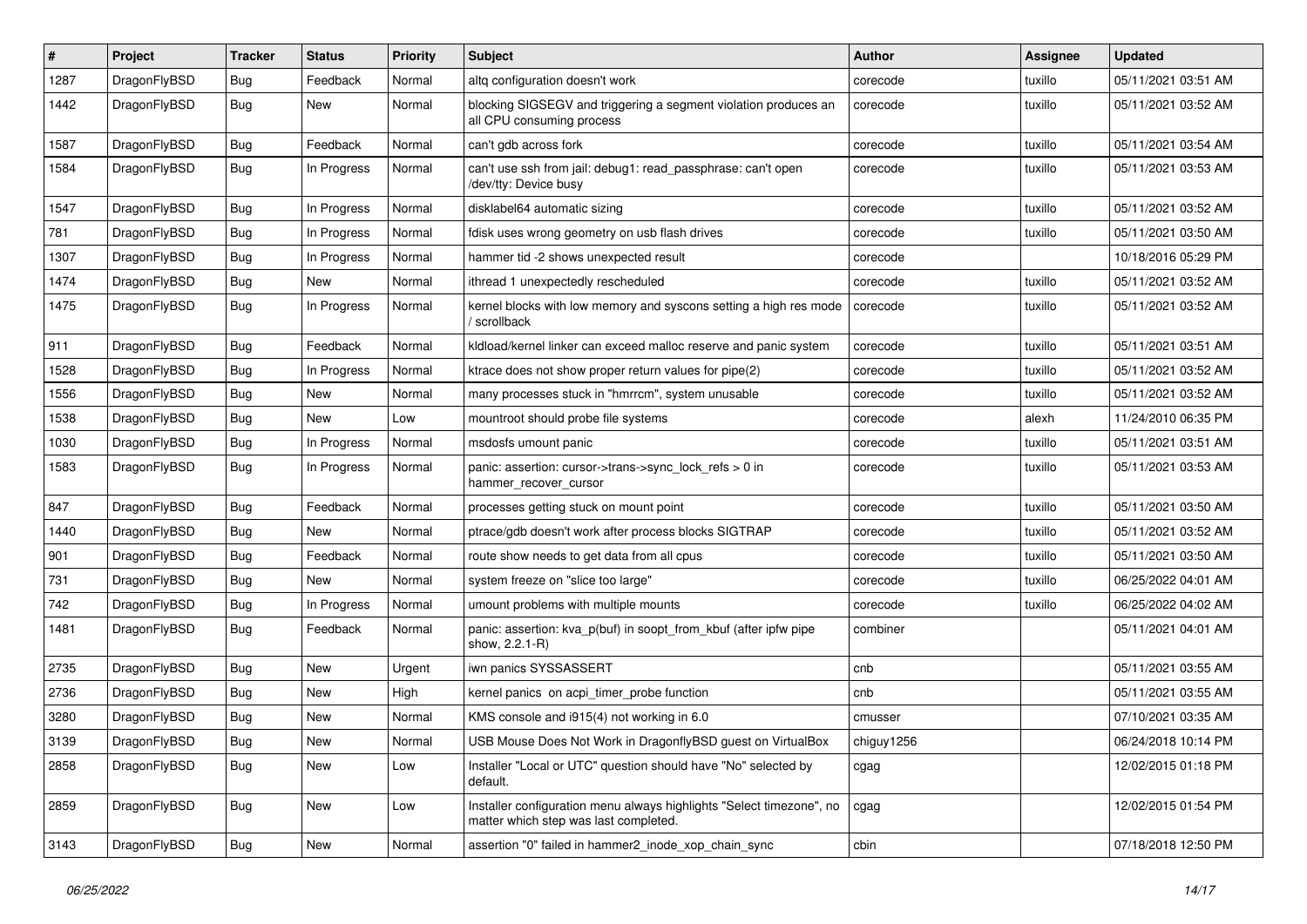| $\vert$ # | <b>Project</b> | <b>Tracker</b> | <b>Status</b> | Priority | <b>Subject</b>                                                                                                               | Author             | Assignee | <b>Updated</b>      |
|-----------|----------------|----------------|---------------|----------|------------------------------------------------------------------------------------------------------------------------------|--------------------|----------|---------------------|
| 1618      | DragonFlyBSD   | Bug            | Feedback      | Normal   | collision for 'struct pmap' when using RPC and <sys user.h=""></sys>                                                         | carenas            |          | 05/11/2021 04:05 AM |
| 2319      | DragonFlyBSD   | Bug            | New           | Normal   | crypt/passwd forward compat                                                                                                  | c.turner1          |          | 02/28/2012 12:39 PM |
| 2265      | DragonFlyBSD   | <b>Bug</b>     | New           | Normal   | mbsrtowcs does not properly handle invalid mbstate t in ps                                                                   | c.turner1          | swildner | 01/10/2012 07:56 PM |
| 725       | DragonFlyBSD   | Bug            | In Progress   | Low      | 'make distribution' fails w/'ro' /usr/obj                                                                                    | c.turner           |          | 03/09/2013 01:01 PM |
| 2115      | DragonFlyBSD   | <b>Bug</b>     | New           | Normal   | [msk] system freeze after receive some paquet                                                                                | bsdsx              |          | 08/22/2011 10:22 AM |
| 1521      | DragonFlyBSD   | <b>Bug</b>     | Feedback      | Normal   | amd64 2.4 livecd won't mount root at boot                                                                                    | bolapara           |          | 01/28/2018 03:45 AM |
| 1594      | DragonFlyBSD   | <b>Bug</b>     | <b>New</b>    | Normal   | Kernel panic during boot from Live CD on Dell E6400                                                                          | bodie              |          | 05/11/2021 03:54 AM |
| 3101      | DragonFlyBSD   | Bug            | New           | Low      | PFI CGI install not working in dragonflybsd 5.0.1 USB install                                                                | bnegre82           |          | 05/11/2021 04:14 AM |
| 3110      | DragonFlyBSD   | Bug            | New           | Normal   | crash with ipfw3 under load                                                                                                  | bnegre82           |          | 12/09/2017 06:22 AM |
| 1882      | DragonFlyBSD   | Bug            | New           | Low      | Idea for handling new USB vendor/device codes                                                                                | bmk                |          | 10/20/2010 12:15 PM |
| 3281      | DragonFlyBSD   | <b>Bug</b>     | <b>New</b>    | Normal   | Crash after leaving unattended for a while                                                                                   | bhaible            |          | 07/10/2021 03:32 AM |
| 3284      | DragonFlyBSD   | <b>Bug</b>     | <b>New</b>    | Normal   | Wrong towlower() result for U+038A                                                                                           | bhaible            |          | 07/10/2021 03:34 AM |
| 3283      | DragonFlyBSD   | <b>Bug</b>     | <b>New</b>    | Normal   | mknodat() cannot create FIFOs                                                                                                | bhaible            |          | 07/10/2021 03:34 AM |
| 3282      | DragonFlyBSD   | Bug            | <b>New</b>    | Normal   | unexpected errno value from fopen()                                                                                          | bhaible            |          | 07/10/2021 03:34 AM |
| 1718      | DragonFlyBSD   | <b>Bug</b>     | Feedback      | Normal   | IDE disk drive not detected by x86_64 2.6.1 Live CD                                                                          | bcox               |          | 11/27/2021 08:25 AM |
| 3132      | DragonFlyBSD   | Bug            | New           | Low      | unifdef mined                                                                                                                | bcallah            |          | 04/26/2018 08:34 PM |
| 331       | DragonFlyBSD   | Bug            | In Progress   | Normal   | ftpsesame (aka Bridging S01E03)                                                                                              | bastyaelvtars      |          | 03/09/2013 12:28 PM |
| 2107      | DragonFlyBSD   | <b>Bug</b>     | <b>New</b>    | Normal   | 2.10.1 sata dvd drive issue                                                                                                  | ausppc             |          | 07/31/2011 08:41 PM |
| 1148      | DragonFlyBSD   | <b>Bug</b>     | In Progress   | Low      | BCM4311 wireless network adapter detected but not functional                                                                 | archimedes.gaviola |          | 05/11/2021 04:00 AM |
| 3278      | DragonFlyBSD   | <b>Bug</b>     | New           | Normal   | Second screen image is distorted                                                                                             | arcade@b1t.name    |          | 07/10/2021 03:36 AM |
| 3311      | DragonFlyBSD   | <b>Bug</b>     | <b>New</b>    | Low      | TrueCrypt support may cause kernel crash                                                                                     | arcade@b1t.name    |          | 04/29/2022 06:19 AM |
| 2878      | DragonFlyBSD   | <b>Bug</b>     | <b>New</b>    | Low      | [fix] CCVER problem when using clang and cpu extensions<br>(intrinsics)                                                      | arcade@b1t.name    |          | 06/24/2016 04:25 AM |
| 2882      | DragonFlyBSD   | Bug            | <b>New</b>    | Low      | bridge sends packets from individual interfaces                                                                              | arcade@b1t.name    |          | 01/09/2016 12:43 PM |
| 2877      | DragonFlyBSD   | Bug            | <b>New</b>    | Low      | sed fails when working with UTF-8 locale and non-UTF symbols                                                                 | arcade@b1t.name    |          | 12/30/2015 11:20 AM |
| 3209      | DragonFlyBSD   | <b>Bug</b>     | <b>New</b>    | Normal   | svc has some minor bugs                                                                                                      | arcade@b1t.name    |          | 10/24/2019 09:08 AM |
| 2329      | DragonFlyBSD   | <b>Bug</b>     | <b>New</b>    | Normal   | ibm x3550 & acpi                                                                                                             | ano                |          | 06/03/2014 11:37 AM |
| 2520      | DragonFlyBSD   | <b>Bug</b>     | <b>New</b>    | Normal   | panic: assertion "IS_SERIALIZED((ifp->if_serializer))" failed in<br>if_default_serialize_assert at /usr/src/sys/net/if.c:437 | ano                |          | 03/09/2013 12:14 AM |
| 1714      | DragonFlyBSD   | <b>Bug</b>     | New           | Low      | hwpmc                                                                                                                        | alexh              | swildner | 08/18/2012 02:03 PM |
| 1921      | DragonFlyBSD   | Bug            | In Progress   | Normal   | we miss mlockall                                                                                                             | alexh              | tuxillo  | 06/18/2022 04:08 AM |
| 1824      | DragonFlyBSD   | <b>Bug</b>     | Feedback      | Normal   | kernel panic, x86, 2.7.3.859.ge5104                                                                                          | akirchhoff135014   |          | 03/10/2013 07:49 AM |
| 2210      | DragonFlyBSD   | <b>Bug</b>     | <b>New</b>    | Normal   | Bugtracker cannot assign default project for new users                                                                       | ahuete.devel       |          | 11/17/2011 11:30 AM |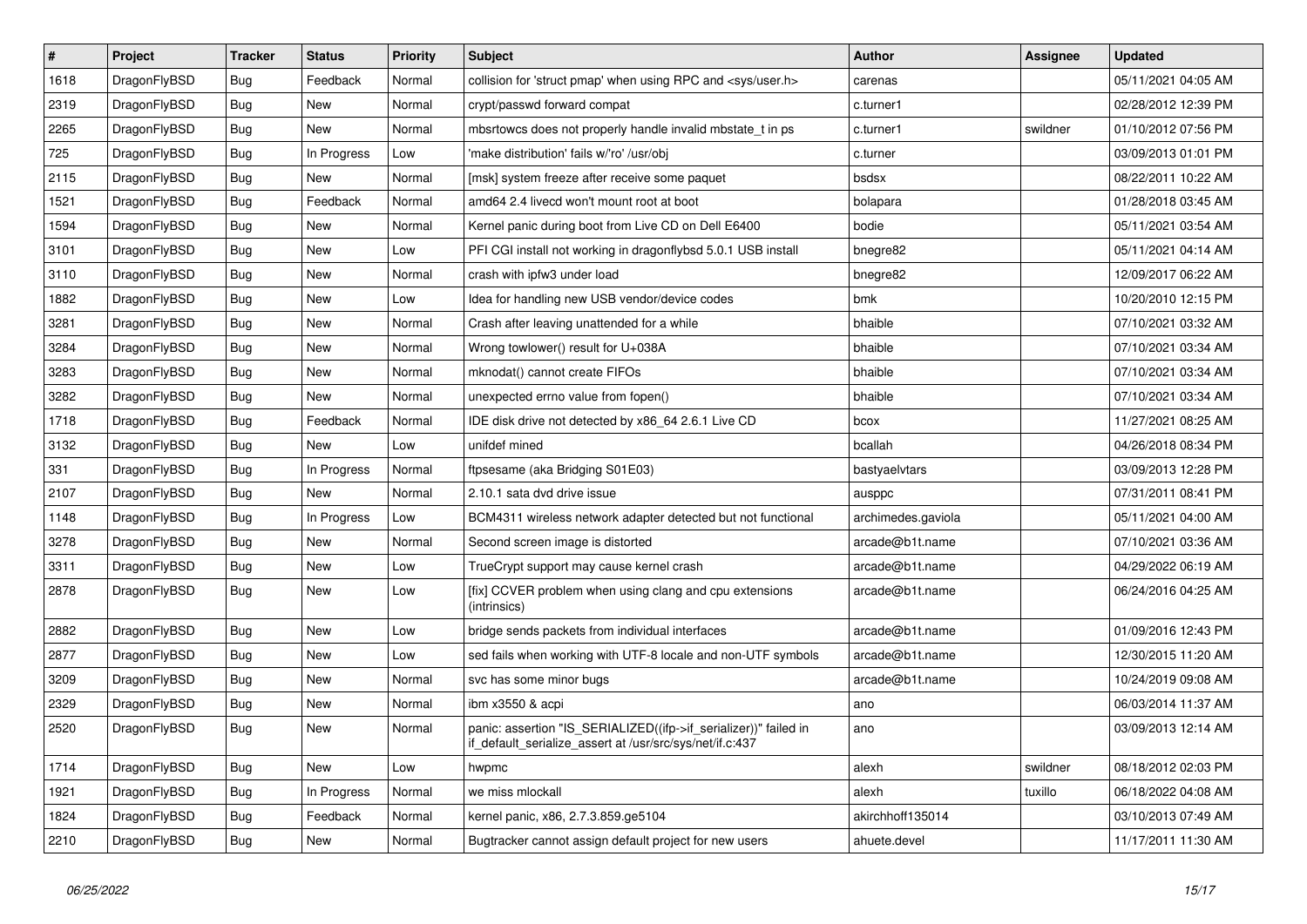| $\vert$ # | Project      | <b>Tracker</b> | <b>Status</b> | <b>Priority</b> | <b>Subject</b>                                                                                                                                              | <b>Author</b>      | Assignee | <b>Updated</b>      |
|-----------|--------------|----------------|---------------|-----------------|-------------------------------------------------------------------------------------------------------------------------------------------------------------|--------------------|----------|---------------------|
| 3299      | DragonFlyBSD | Bug            | In Progress   | Normal          | DragonFlyBSD reports utterly wrong uptime (most of the time, right<br>after booting in)                                                                     | adrian             |          | 11/11/2021 01:43 PM |
| 3301      | DragonFlyBSD | <b>Bug</b>     | <b>New</b>    | Normal          | Gkrellm from the packages is not showing logged in users in main<br>window, logged in users always $== 0$                                                   | adrian             |          | 01/08/2022 04:24 AM |
| 3300      | DragonFlyBSD | <b>Bug</b>     | <b>New</b>    | Normal          | Running Xvnc from TigerVNC package through the INETD daemon<br>in TCP WAIT mode fails hard                                                                  | adrian             |          | 01/08/2022 04:25 AM |
| 2250      | DragonFlyBSD | Bug            | <b>New</b>    | Normal          | Kernel panic                                                                                                                                                | adamk              |          | 11/23/2018 01:10 AM |
| 1941      | DragonFlyBSD | Bug            | <b>New</b>    | Normal          | wlan config crash                                                                                                                                           | abandon.every.hope |          | 12/24/2010 07:54 PM |
| 2852      | DragonFlyBSD | <b>Bug</b>     | New           | Normal          | Hammer File System - hangs on undo during system boot / mount -<br>will not recover on DragonFlyBSD newer than 3.6.0                                        | abale              |          | 05/11/2021 04:07 AM |
| 3120      | DragonFlyBSD | <b>Bug</b>     | <b>New</b>    | Normal          | Intel AC 8260 firmware does not load                                                                                                                        | Vintodrimmer       |          | 08/28/2018 03:30 AM |
| 3240      | DragonFlyBSD | <b>Bug</b>     | <b>New</b>    | High            | compile error because of openssl with /usr/dports/security/rhash for<br>mysgl 8 install                                                                     | <b>UlasSAYGIN</b>  |          | 06/04/2020 08:05 AM |
| 3219      | DragonFlyBSD | Bug            | <b>New</b>    | Normal          | x11/xorg port can not be build                                                                                                                              | <b>UlasSAYGIN</b>  |          | 03/31/2020 08:57 AM |
| 2595      | DragonFlyBSD | <b>Bug</b>     | <b>New</b>    | Normal          | DragonFly 3.4.3 crashes on SUN Blade X6250 with Qlogic ISP 2432<br>FC card                                                                                  | Turvamies          |          | 10/07/2013 11:53 AM |
| 2493      | DragonFlyBSD | Bug            | New           | Normal          | vidcontrol: invalid video mode name                                                                                                                         | Svarov             |          | 01/24/2013 09:55 AM |
| 1246      | DragonFlyBSD | <b>Bug</b>     | <b>New</b>    | Normal          | bad resolution (monitor desync) with livedvd                                                                                                                | Przem0l            |          | 02/18/2014 06:29 AM |
| 2499      | DragonFlyBSD | <b>Bug</b>     | In Progress   | Urgent          | DRAGONFLY_3_2 lockd not responding correctly                                                                                                                | Nerzhul            |          | 01/22/2013 12:47 PM |
| 3006      | DragonFlyBSD | Bug            | New           | Normal          | boot0cfg: panic in kern udev.c in function udev dict set cstr when<br>installing in VirtualBox                                                              | <b>MichiGreat</b>  |          | 04/01/2017 02:22 PM |
| 2453      | DragonFlyBSD | Bug            | <b>New</b>    | Normal          | panic: assertion "gd->gd_spinlocks == 0" failed                                                                                                             | Johannes.Hofmann   |          | 11/12/2012 12:54 PM |
| 1700      | DragonFlyBSD | Submit         | In Progress   | Normal          | skip boot2 menu on <enter></enter>                                                                                                                          | Johannes.Hofmann   | tuxillo  | 05/15/2022 08:35 AM |
| 1850      | DragonFlyBSD | <b>Bug</b>     | <b>New</b>    | Normal          | volume-add on hammer root fs panic                                                                                                                          | Johannes.Hofmann   |          | 04/18/2019 04:27 AM |
| 2617      | DragonFlyBSD | <b>Bug</b>     | Feedback      | Normal          | Possible issue with wireless mouse on 3.6 release                                                                                                           | FilippoMo          |          | 01/14/2015 03:42 PM |
| 2618      | DragonFlyBSD | <b>Bug</b>     | <b>New</b>    | Normal          | mouse problem on RELEASE-3 6 0                                                                                                                              | FilippoMo          |          | 12/20/2013 03:26 AM |
| 2620      | DragonFlyBSD | <b>Bug</b>     | <b>New</b>    | Normal          | moused problem                                                                                                                                              | FilippoMo          |          | 12/20/2013 10:32 AM |
| 989       | DragonFlyBSD | <b>Bug</b>     | <b>New</b>    | Normal          | installer/fdisk trouble with wrapped values                                                                                                                 | Discodestrover     |          | 02/18/2014 06:27 AM |
| 2806      | DragonFlyBSD | <b>Bug</b>     | <b>New</b>    | Normal          | failed to configure a link-local address on ath0 (errno = 22)                                                                                               | Chingyuan          |          | 05/25/2021 01:00 AM |
| 2870      | DragonFlyBSD | Bug            | <b>New</b>    | High            | Broken text and icons when glamor acceleration is used                                                                                                      | 375gnu             | ftigeot  | 01/31/2016 12:13 AM |
| 3194      | DragonFlyBSD | Bug            | <b>New</b>    | High            | Hammer kernel crash on mirror-stream of PFS after upgrade<br>(assertion "cursor->flags &<br>HAMMER_CURSOR_ITERATE_CHECK" failed in<br>hammer_btree_iterate) | Anonymous          |          | 06/29/2019 01:32 PM |
| 2052      | DragonFlyBSD | Bug            | <b>New</b>    | Normal          | Kernel panic: CPU APIC ID out of range                                                                                                                      | Anonymous          |          | 05/02/2011 11:06 AM |
| 1695      | DragonFlyBSD | Bug            | <b>New</b>    | Normal          | NFS-related system breakdown                                                                                                                                | Anonymous          |          | 04/10/2014 12:35 AM |